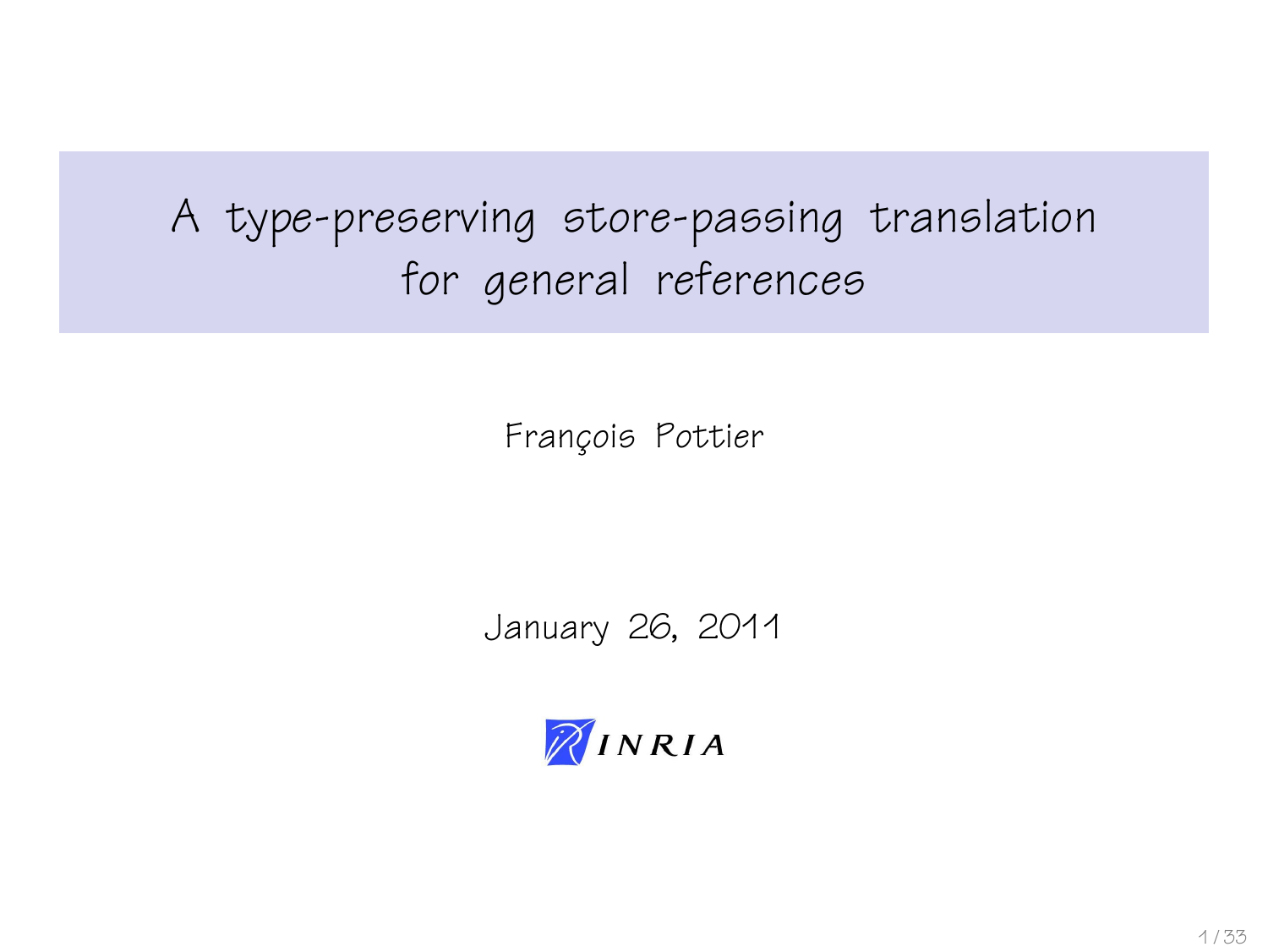### <span id="page-1-0"></span>Contents

#### • [Introduction](#page-1-0)

- [Technical elements](#page-11-0)
- **•** [Conclusion](#page-29-0)
- **•** [Bibliography](#page-31-0)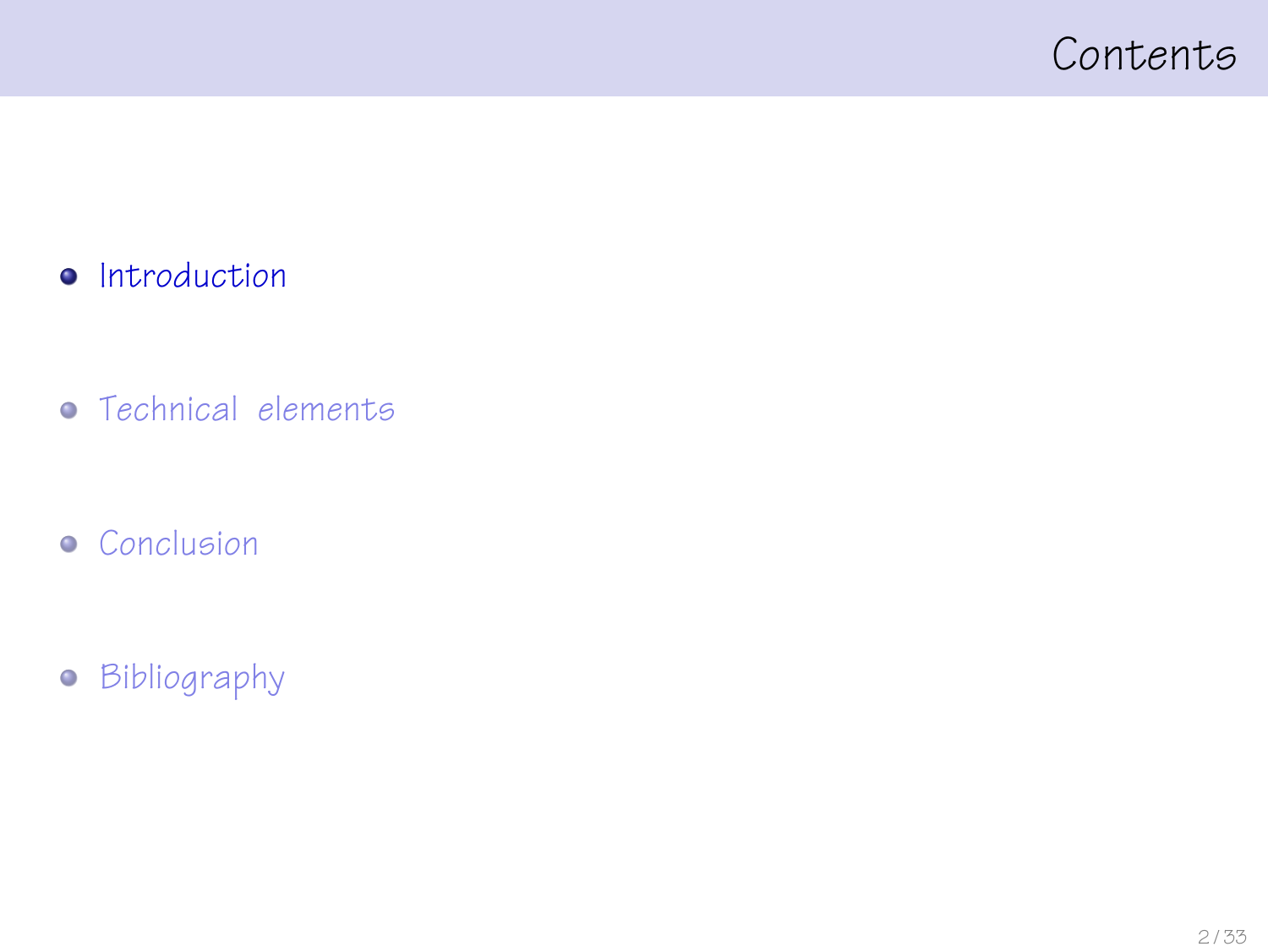In this talk, I am concerned with a simple question:

How to translate a typed calculus equipped with general references down into a typed, pure λ-calculus?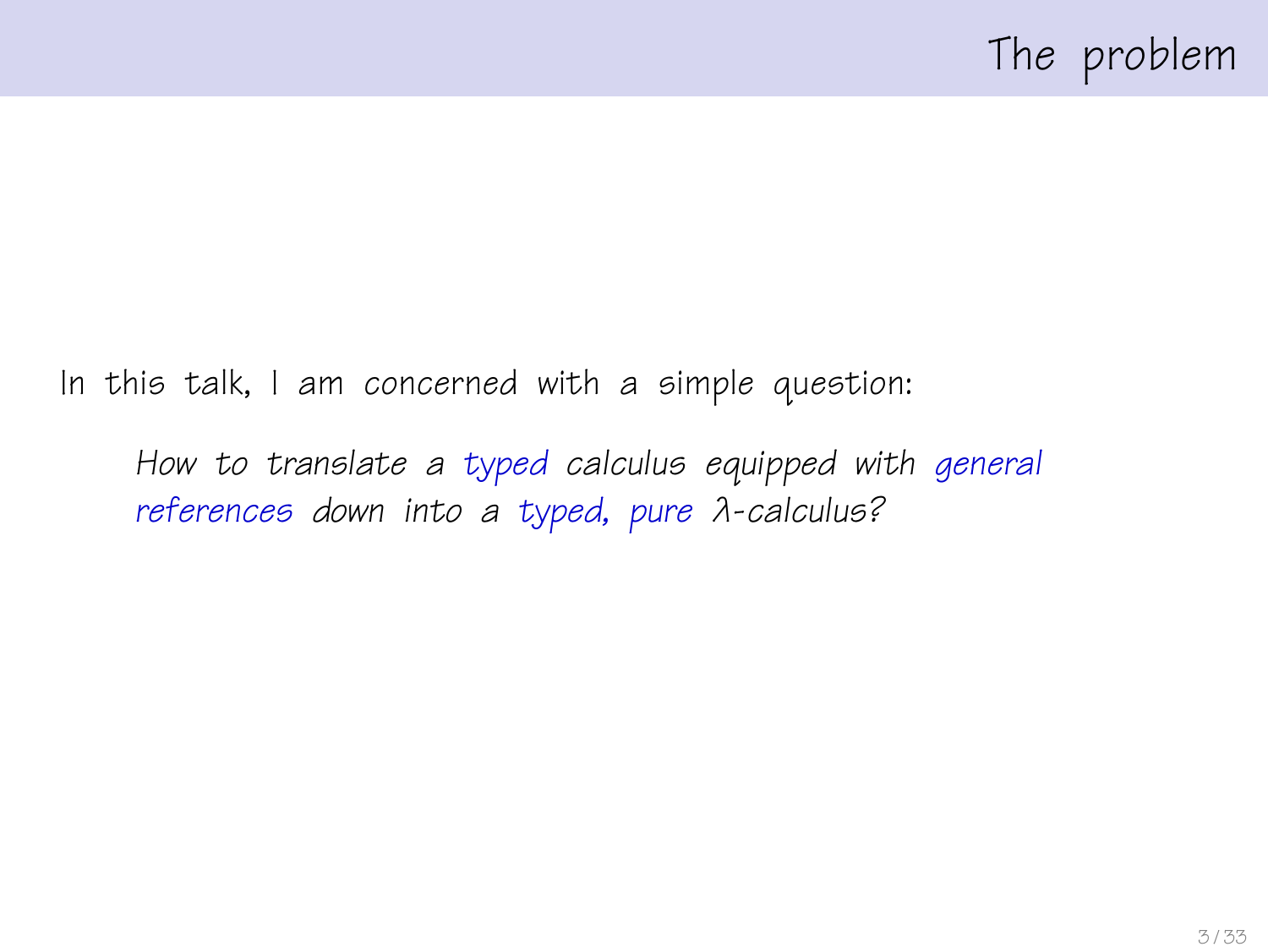By "general references", I mean: mutable memory cells that are dynamically allocated and hold a value of (fixed) arbitrary type. By "typed", I mean: well-typed programs must not go wrong.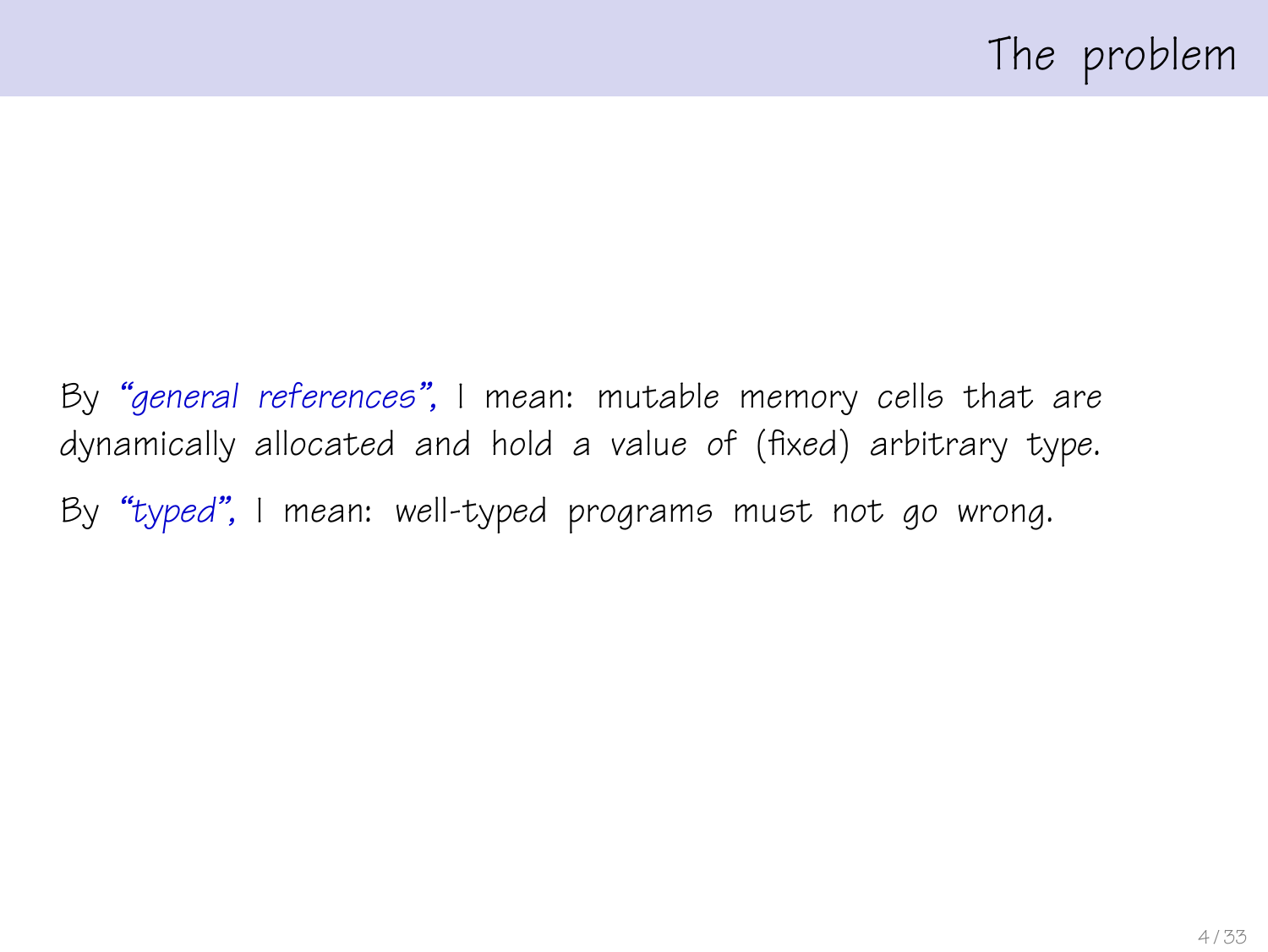I am looking for a store-passing translation.

The idea is that the store should become an argument and a result of every computation.

"Commands can be considered as functions which transform [the store]."  $-$  Strachey, 1967

This idea was initially developed, and is well-understood, in an untyped setting.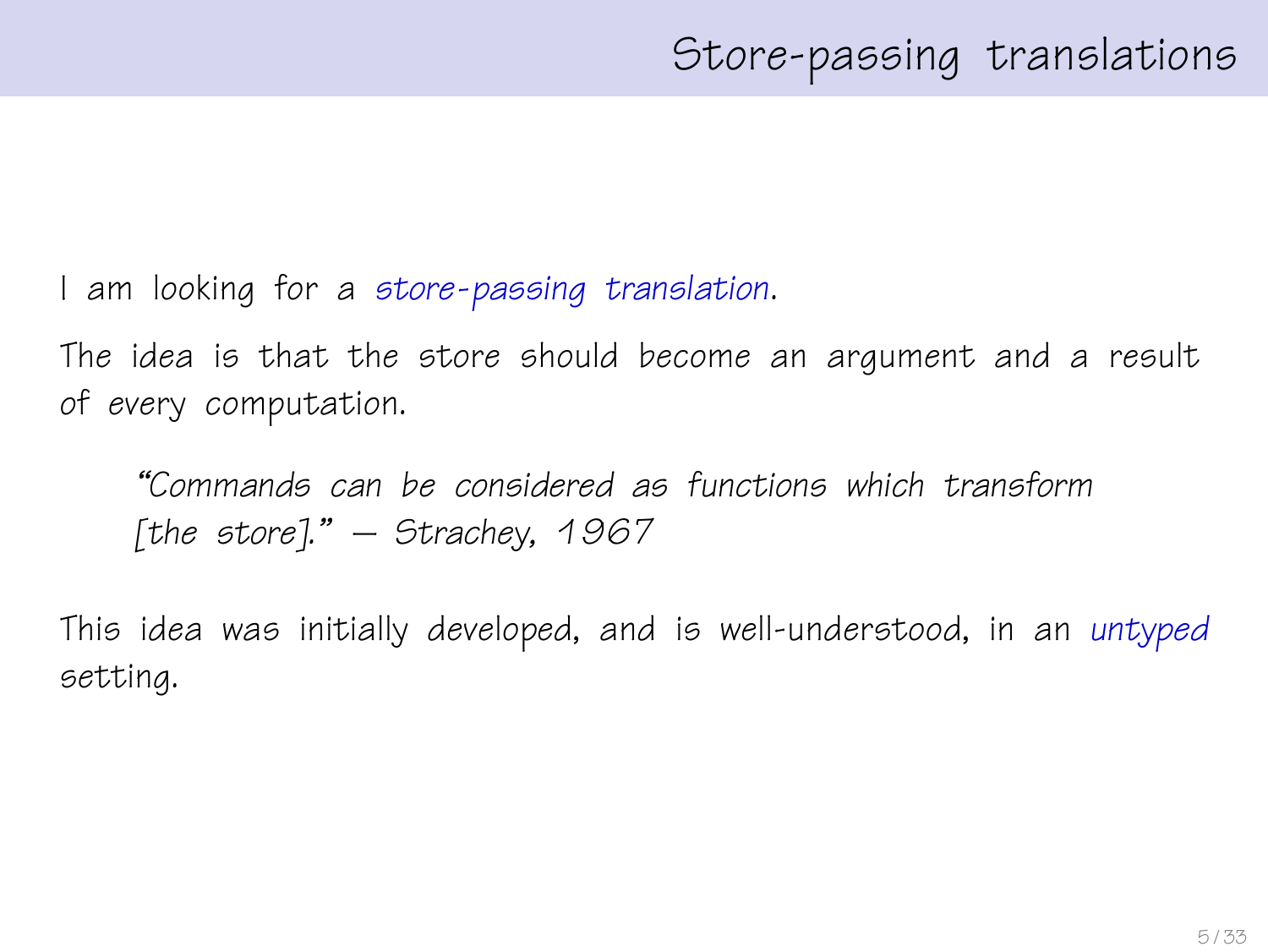Moggi (1991) proposed monads as a way of structuring (and type-checking) imperative computations.

In particular, the state monad implements the store-passing machinery.

Is the state monad a typed store-passing translation? Yes. Does it solve my problem? No...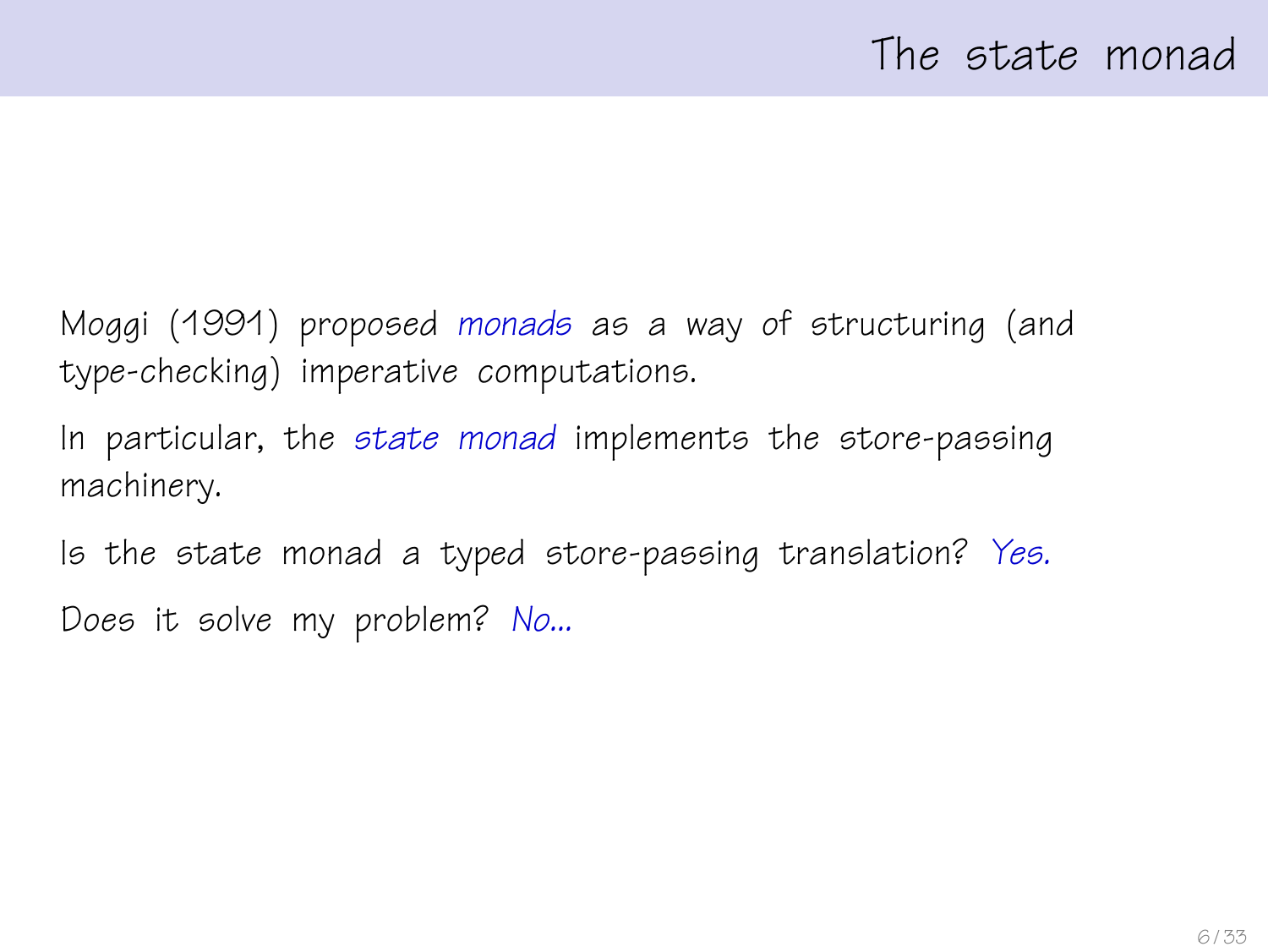The state monad is a solution to a simpler problem, where the type s of the store is fixed. There is just one global reference.

 $M a = s \rightarrow (a, s)$ 

return : 
$$
\forall a.a \rightarrow M a
$$
  
=  $\lambda x.\lambda s.(x, s)$   
bind :  $\forall a.\forall \beta.(M a, a \rightarrow M \beta) \rightarrow M \beta$   
=  $\lambda(f, g).\lambda s.let(x, s) = fs in g x s$ 

get : 
$$
\forall a.M a
$$
  
=  $\lambda s.(s, s)$   
put :  $\forall a.a \rightarrow M()$   
=  $\lambda x.\lambda s.((), x)$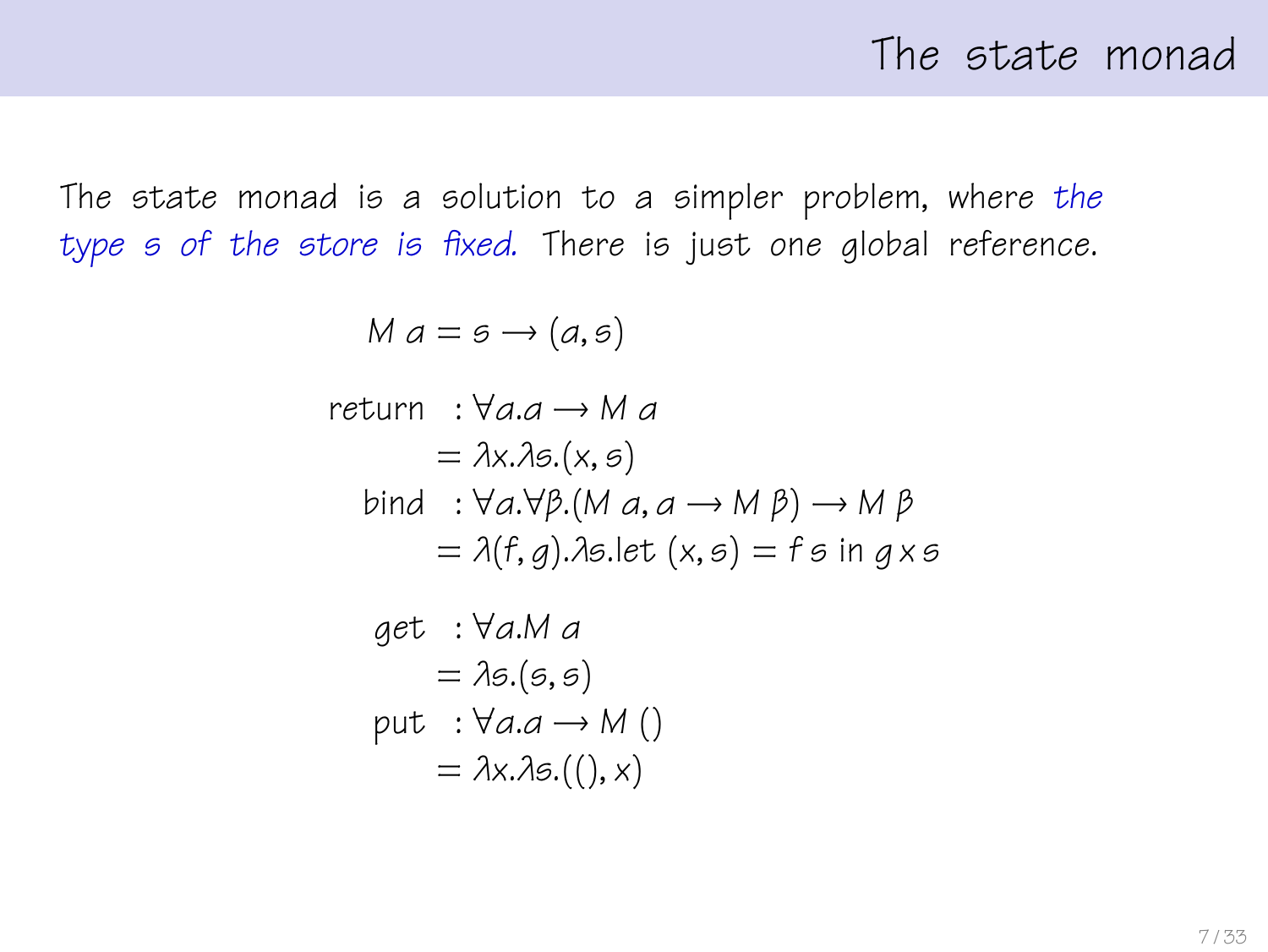The calculus that I care about extends (say) System F with types for computations and for references:

 $T ::= a | () | T \rightarrow T | (T,T) | \forall a \top | M \top | ref \top$ 

References are dynamically allocated, are first-class values, and can hold values of any type.

> return:  $\forall a.a \rightarrow M.a$ bind:  $\forall a.\forall \beta.$ (M  $a, a \rightarrow M \beta$ )  $\rightarrow M \beta$ new:  $\forall a.a \rightarrow M$  (ref a) read:  $\forall a$ .ref  $a \rightarrow M$  a write:  $\forall a.$ (ref a, a)  $\rightarrow$  M ()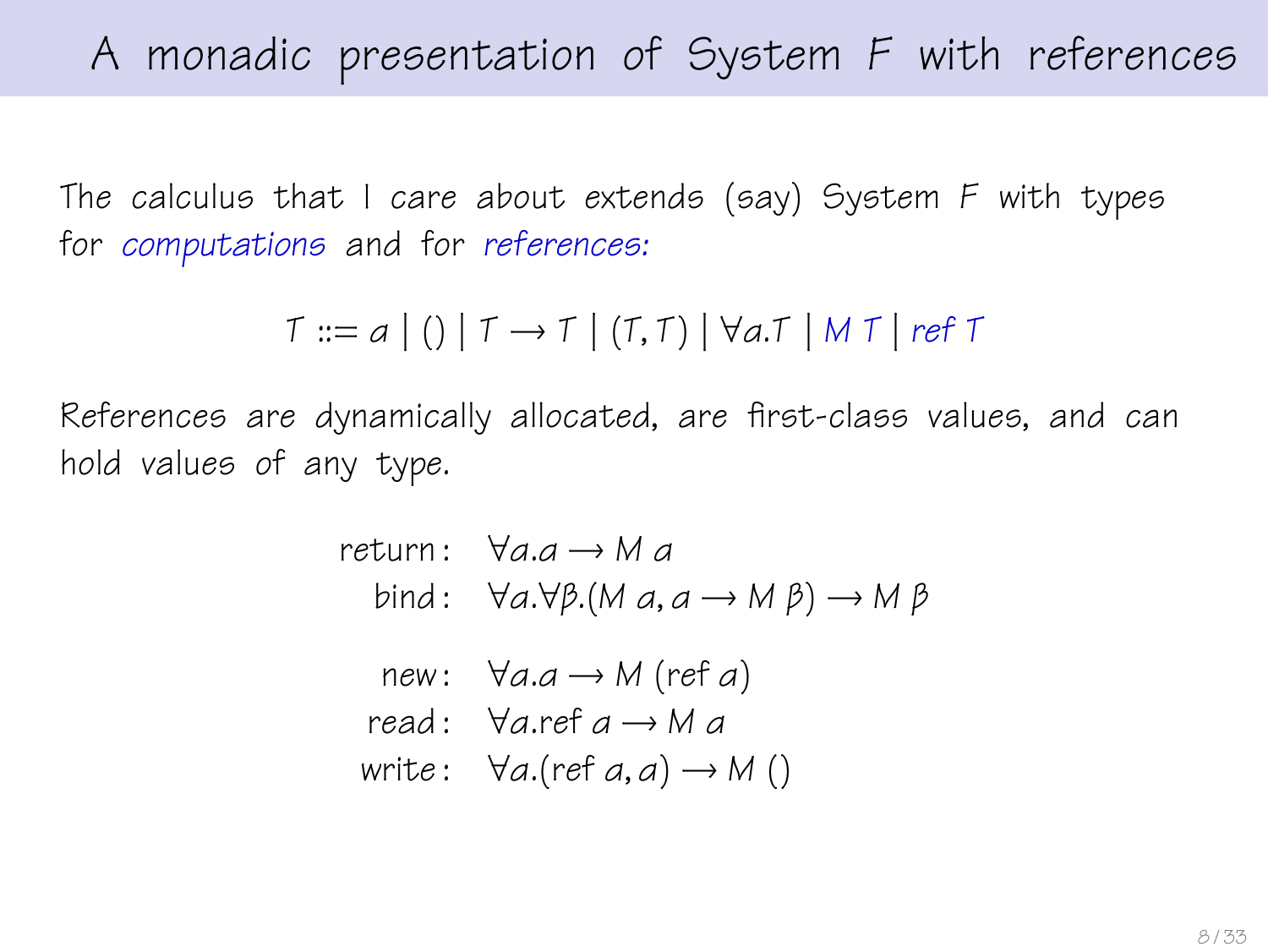The problem again is to find a typed λ-calculus that supports an encoding of System F with references, and to define this encoding.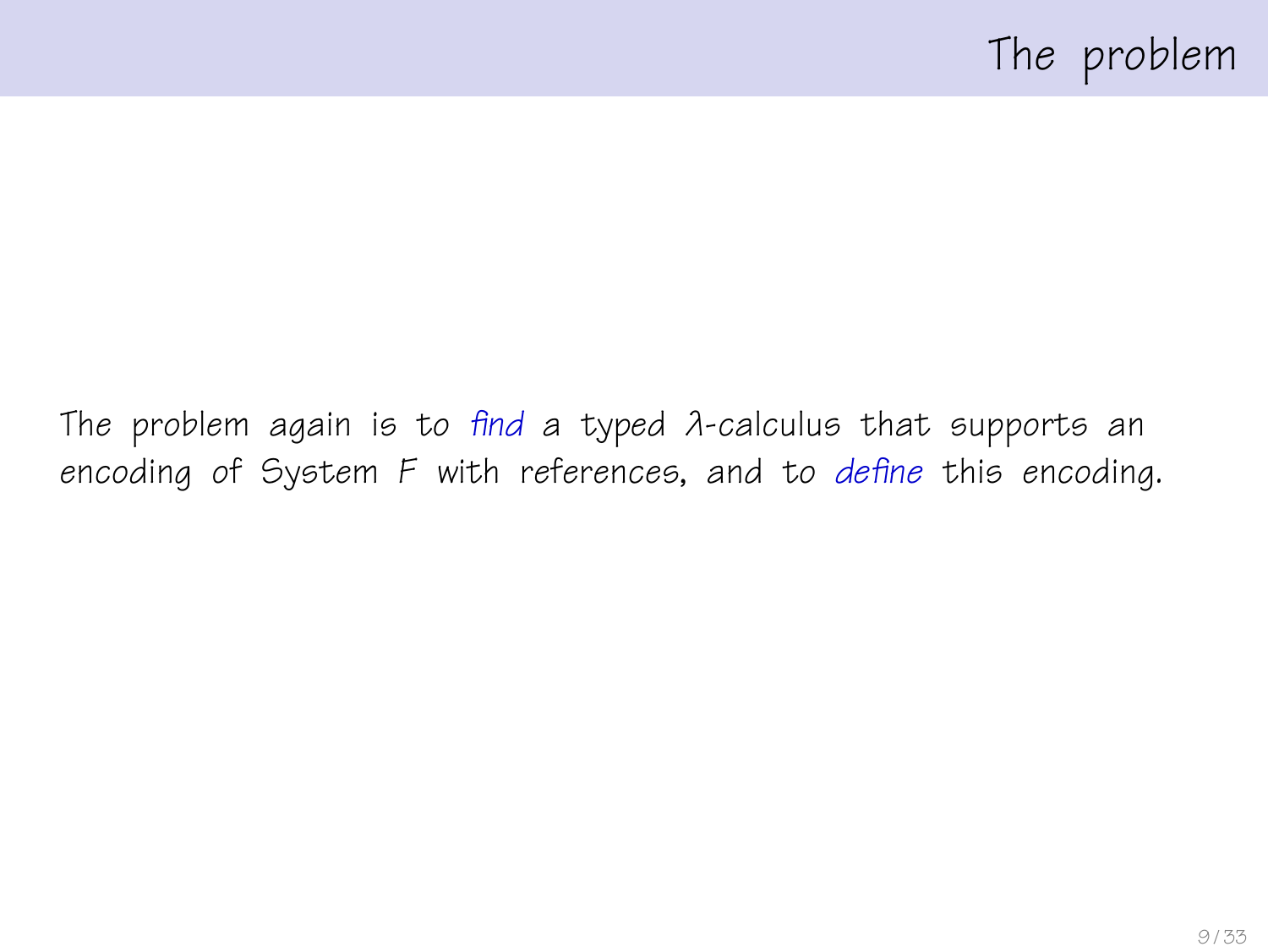Is this an open problem?

- Yes to the best of my knowledge, no type-preserving storepassing translation for general references has appeared earlier. Really?
	- Well because a denotational semantics is a store-passing translation, many semanticists have confronted this problem before; solutions are implicit in their work.

In particular, the work by Schwinghammer, Birkedal, Reus and Yang [\[2009\]](#page-32-0) has been a strong source of inspiration.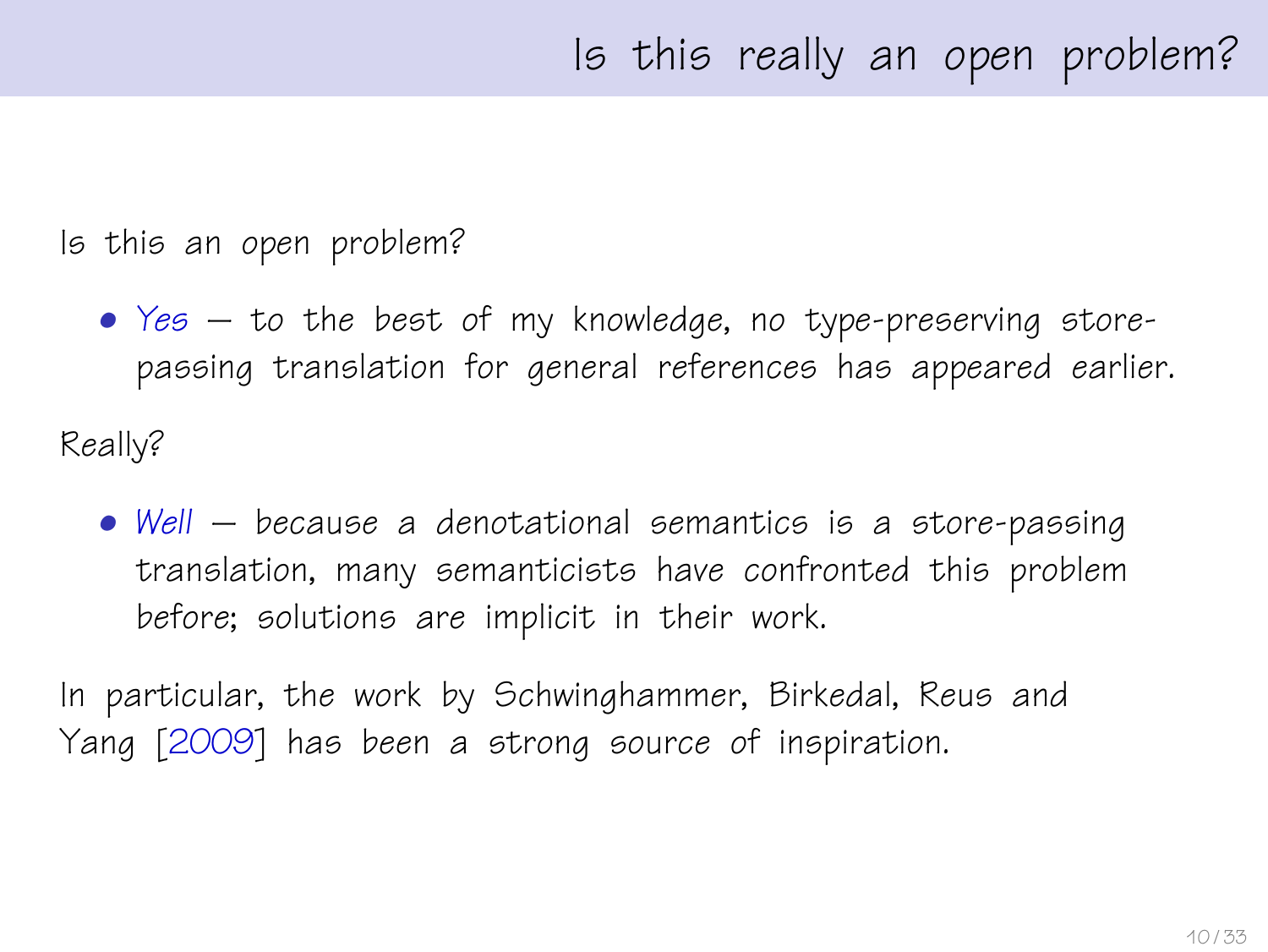Why is it worth studying this problem?

- to explain in terms of syntax and types what semanticists have done in terms of mathematical meta-language;
- (perhaps) to offer a more modular approach to the construction of denotational semantic models;
- to discover, in the process, an extension of  $F_{\omega}$  with rich type-level recursion.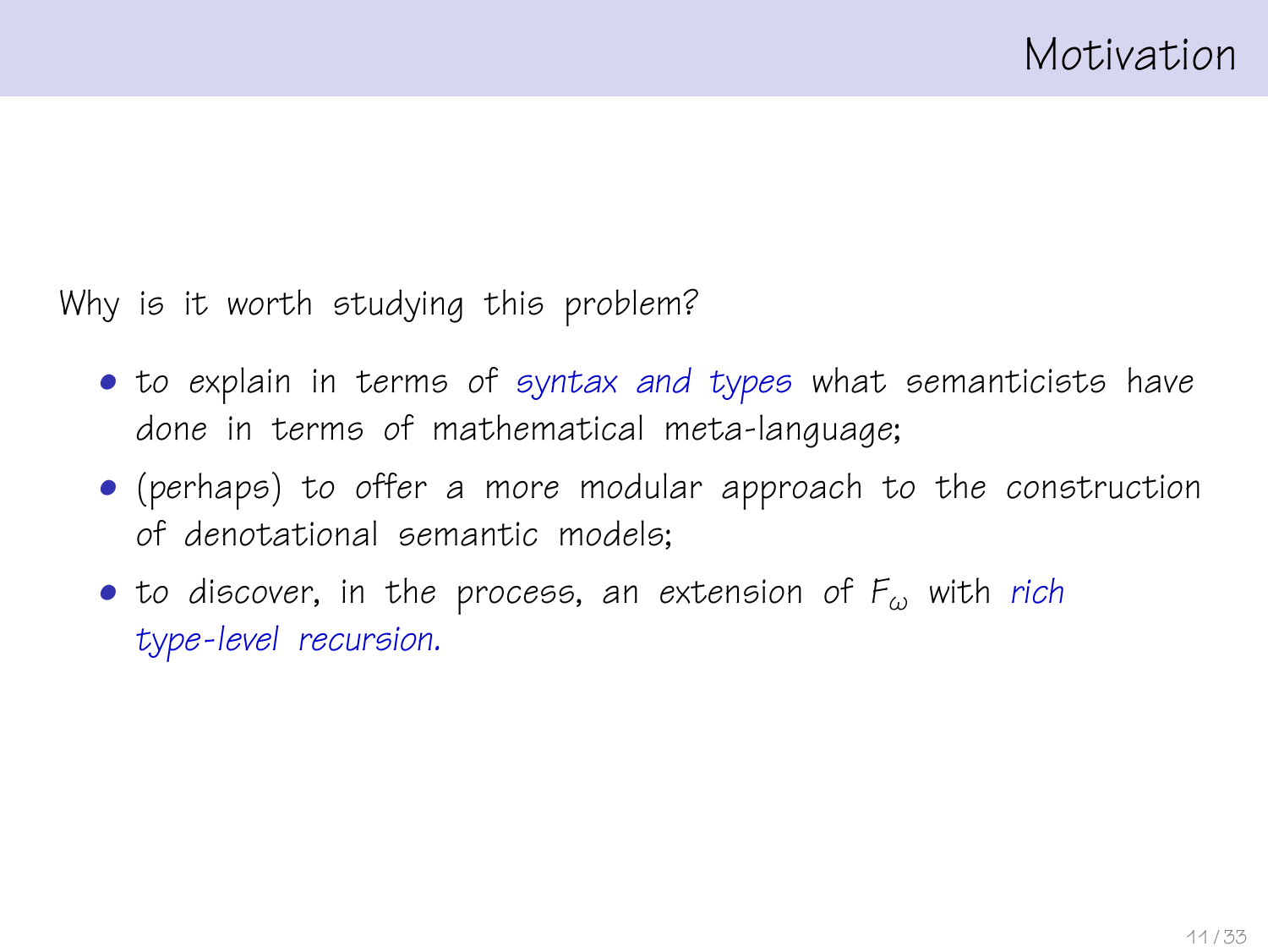### <span id="page-11-0"></span>Contents

- [Introduction](#page-1-0)
- **•** [Technical elements](#page-11-0)
- **•** [Conclusion](#page-29-0)
- **•** [Bibliography](#page-31-0)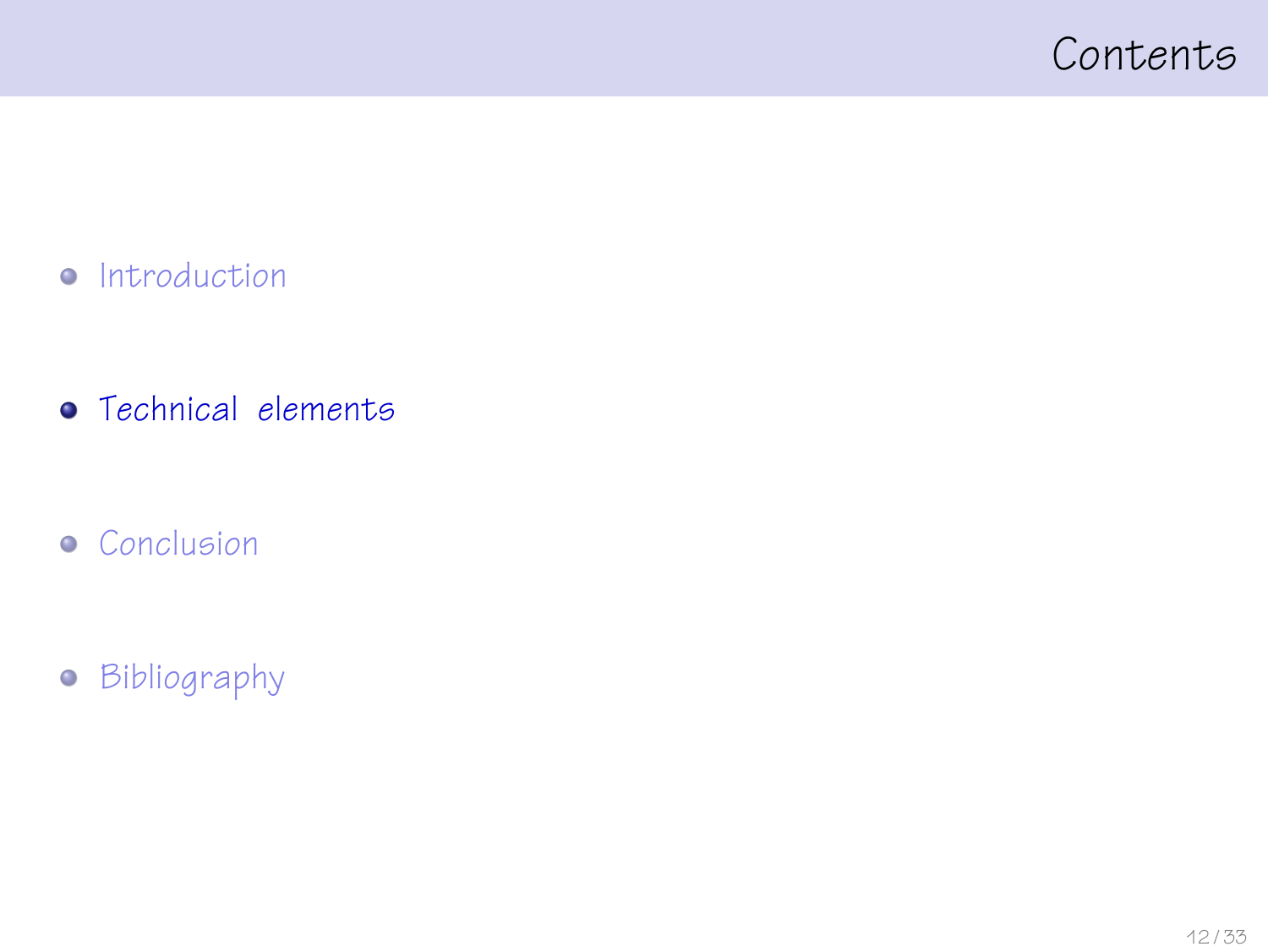Dynamic memory allocation and higher-order store cause the type of the store to change over time:

- because new cells appear, the store grows in width;
- because an older cell can hold a reference to a newer cell, the type of each cell changes (gets more specific) with time: the store evolves in depth.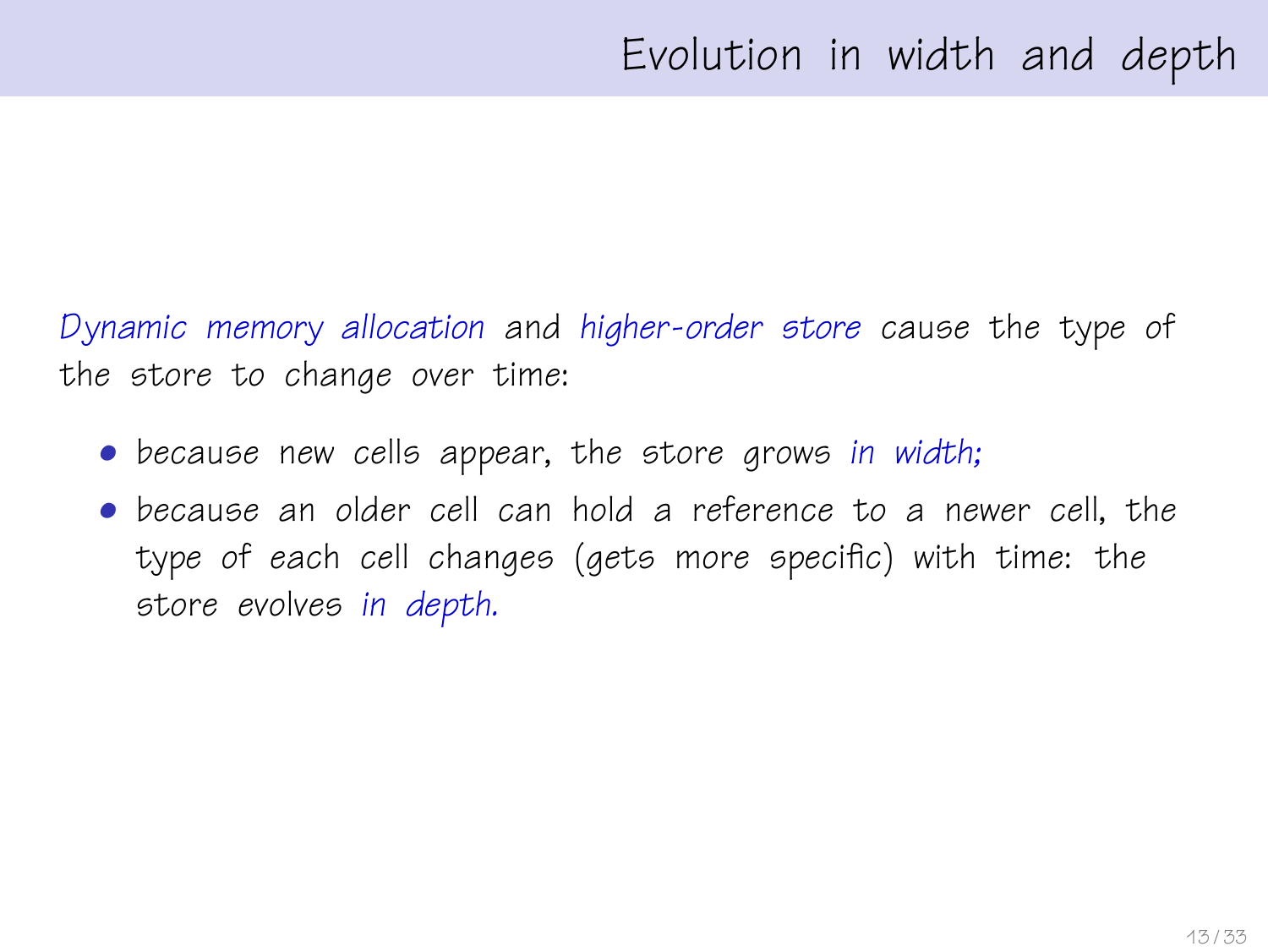In order to explain how the store evolves, we need open-ended descriptions of the store, known as worlds.

We need worlds to be open-ended both in width and in depth. A world should be a function of two parameters that produces a type.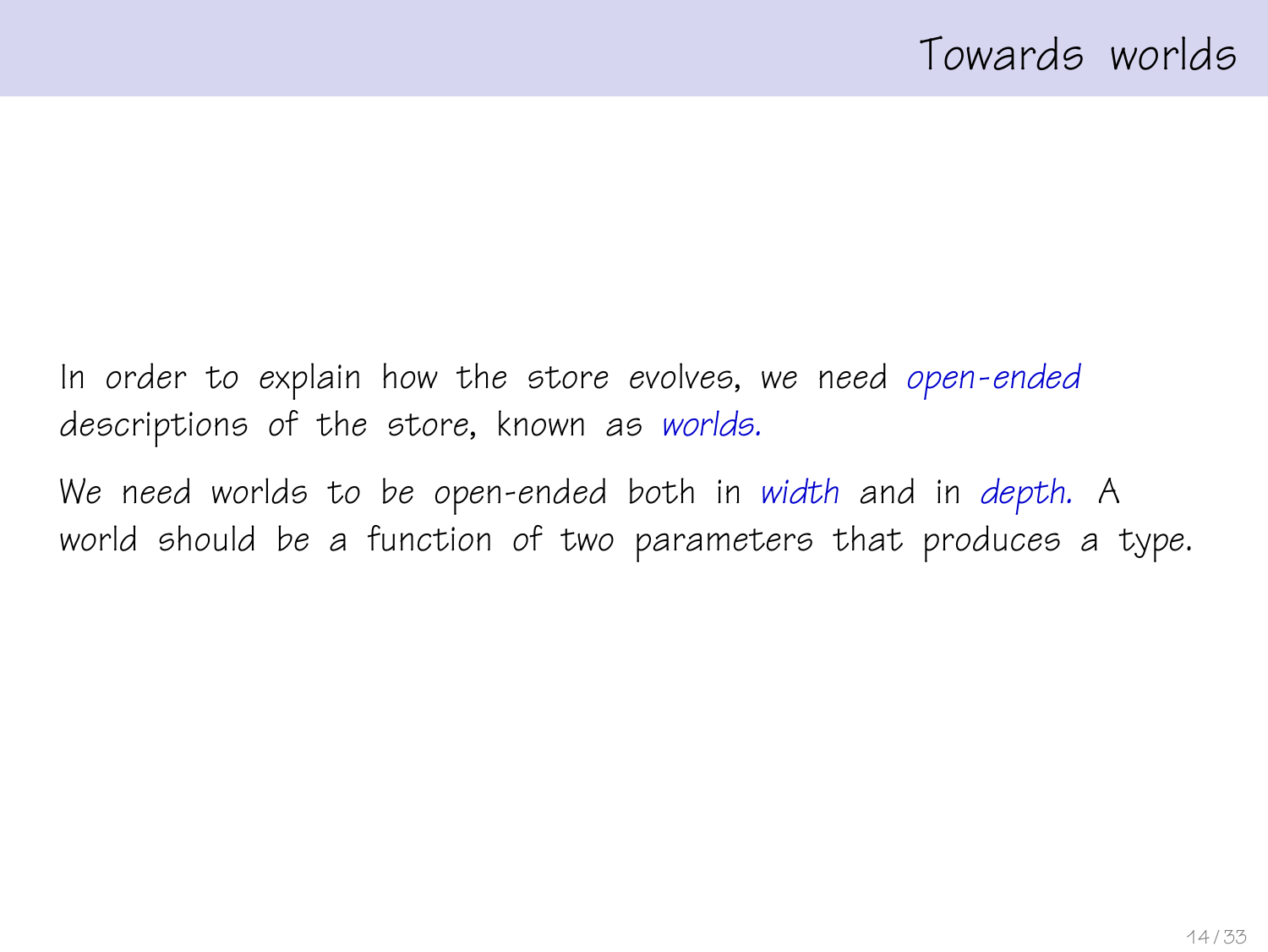We would like worlds to be ordered, so as to form a Kripke frame. The property  $w_1 \leq w_2$  would then mean that  $w_2$  is a possible evolution of  $W_1$ .

We would like worlds to support a well-behaved form of composition, so that the ordering can be defined simply via the axiom  $w_1 < w_1 \circ w_2$ .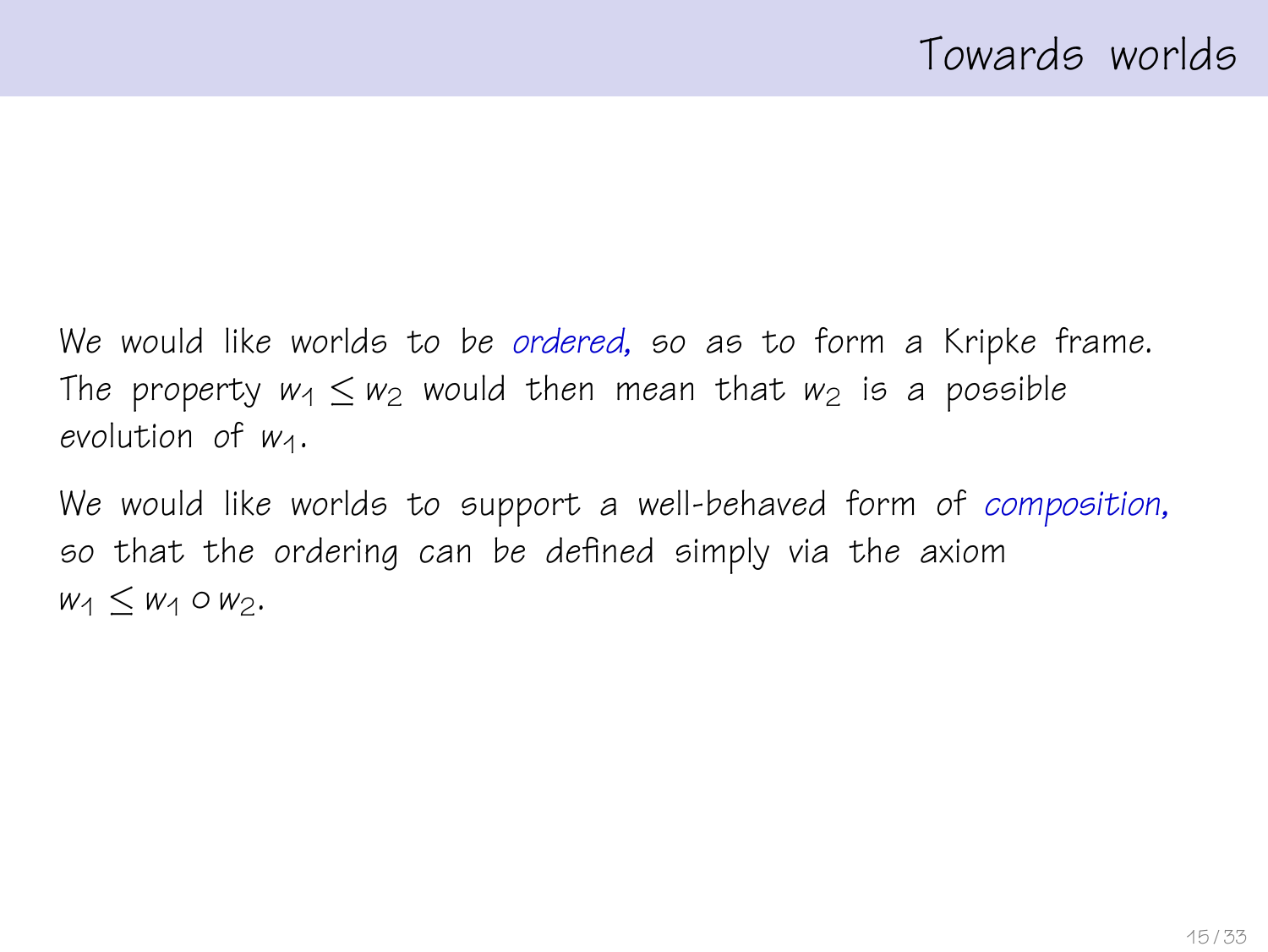We begin with fragments  $-$  store descriptions that are open-ended in width.

Fragments can be defined in  $F_{\omega}$  as functions from types to types. They admit an associative notion of concatenation.

```
kind fragment = * -> *
```

```
type @: fragment -> fragment -> fragment =
\f1 f2 tail. f1 (f2 tail)
```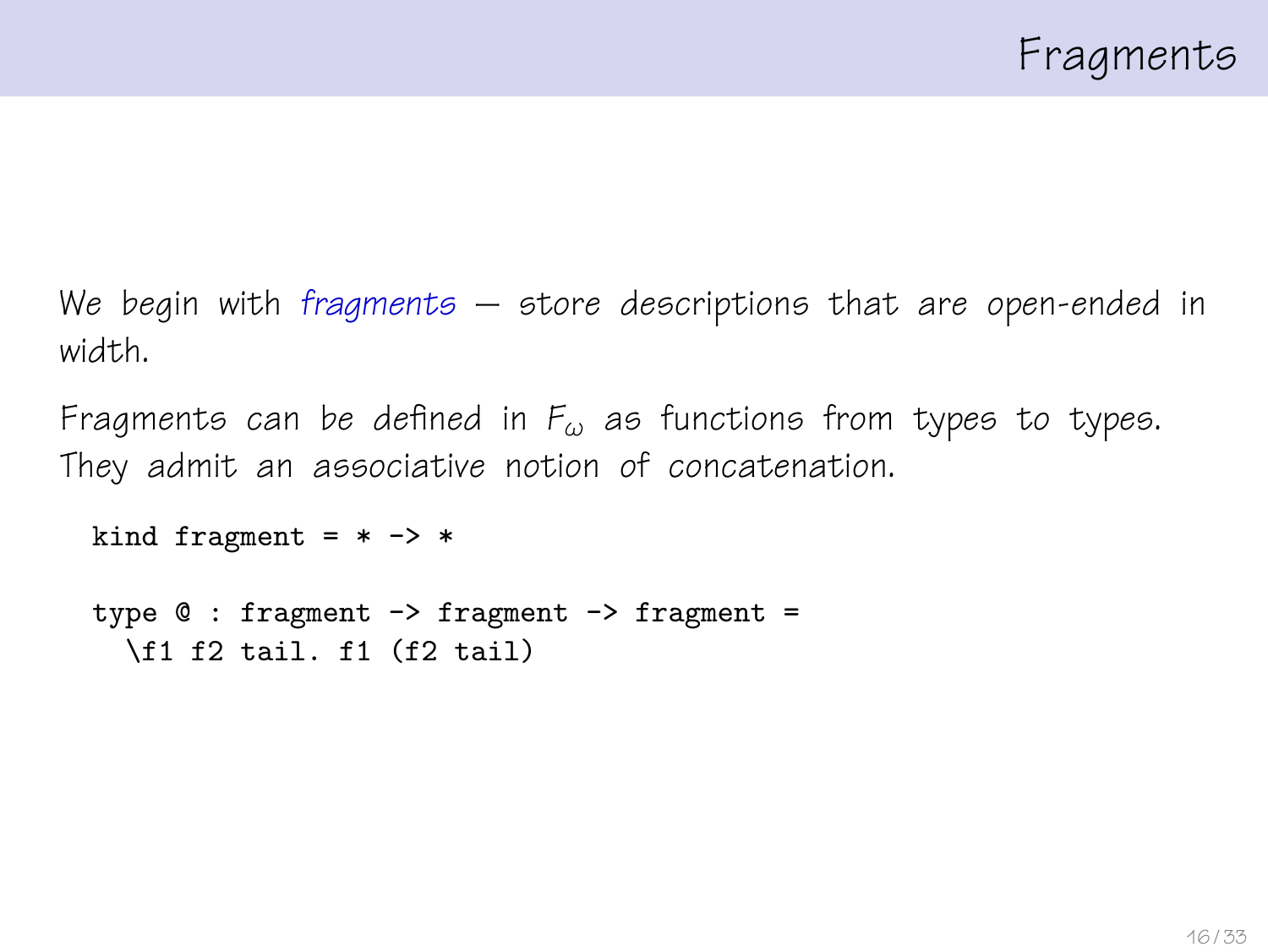Walking in the footsteps of semanticists, we would like worlds to be functions of one parameter  $-$  itself a world  $-$  to fragments.

kind world = world  $\rightarrow$  fragment (\* to be revisited \*)

We would then like to define world composition as follows:

type  $o: world \rightarrow world \rightarrow world =$ \w1 w2 x. w1 (w2 'o' x) '@' w2 x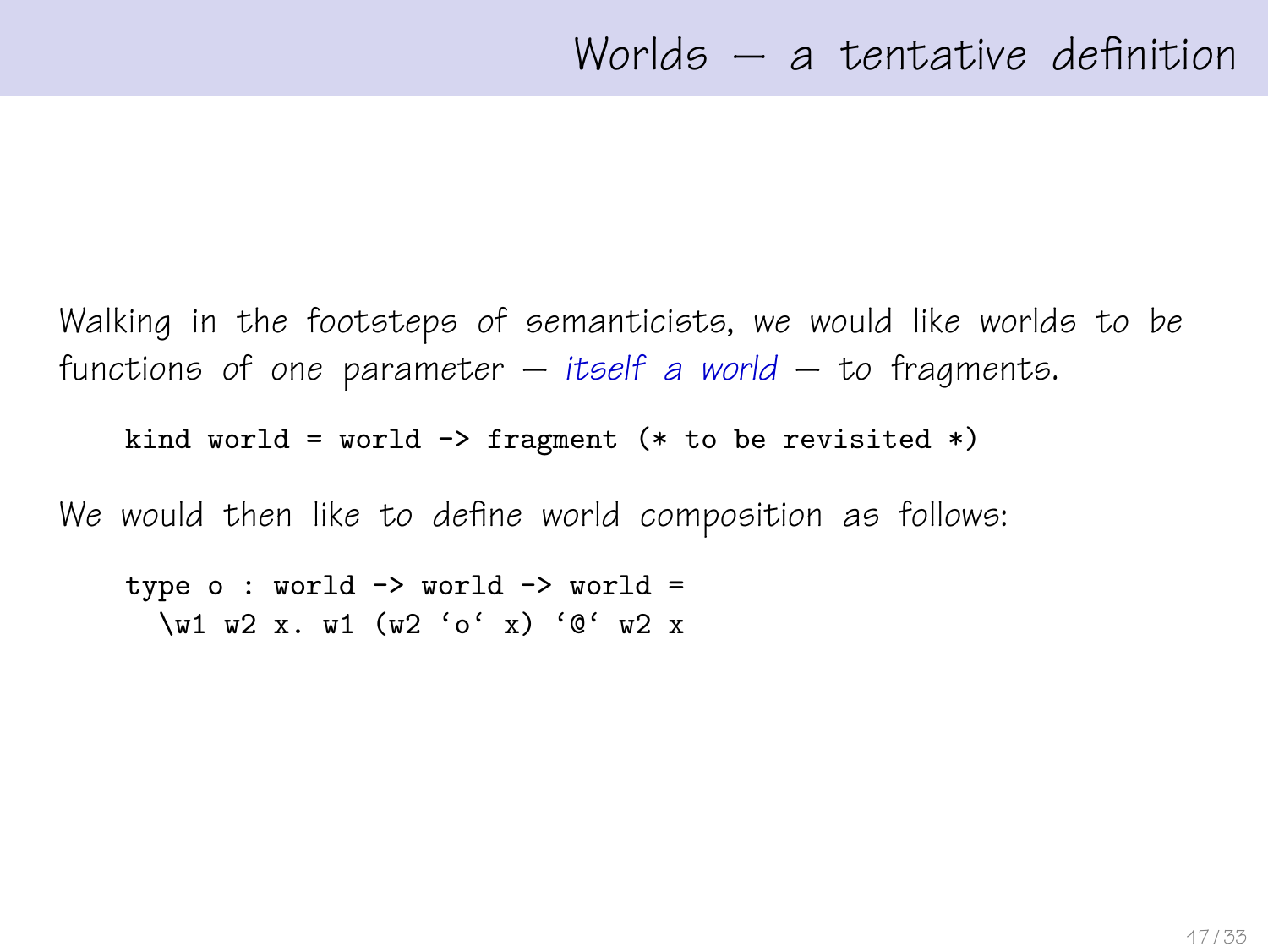Wait, wait! We are no longer in  $F_{\omega}$ .

We just tried to define a recursive kind and a recursive type function! It is not surprising that  $F_{\omega}$  does not fit our purposes – after all, System F with references is not normalizing. But in which extension of  $F_{\omega}$  do these recursive definitions make sense?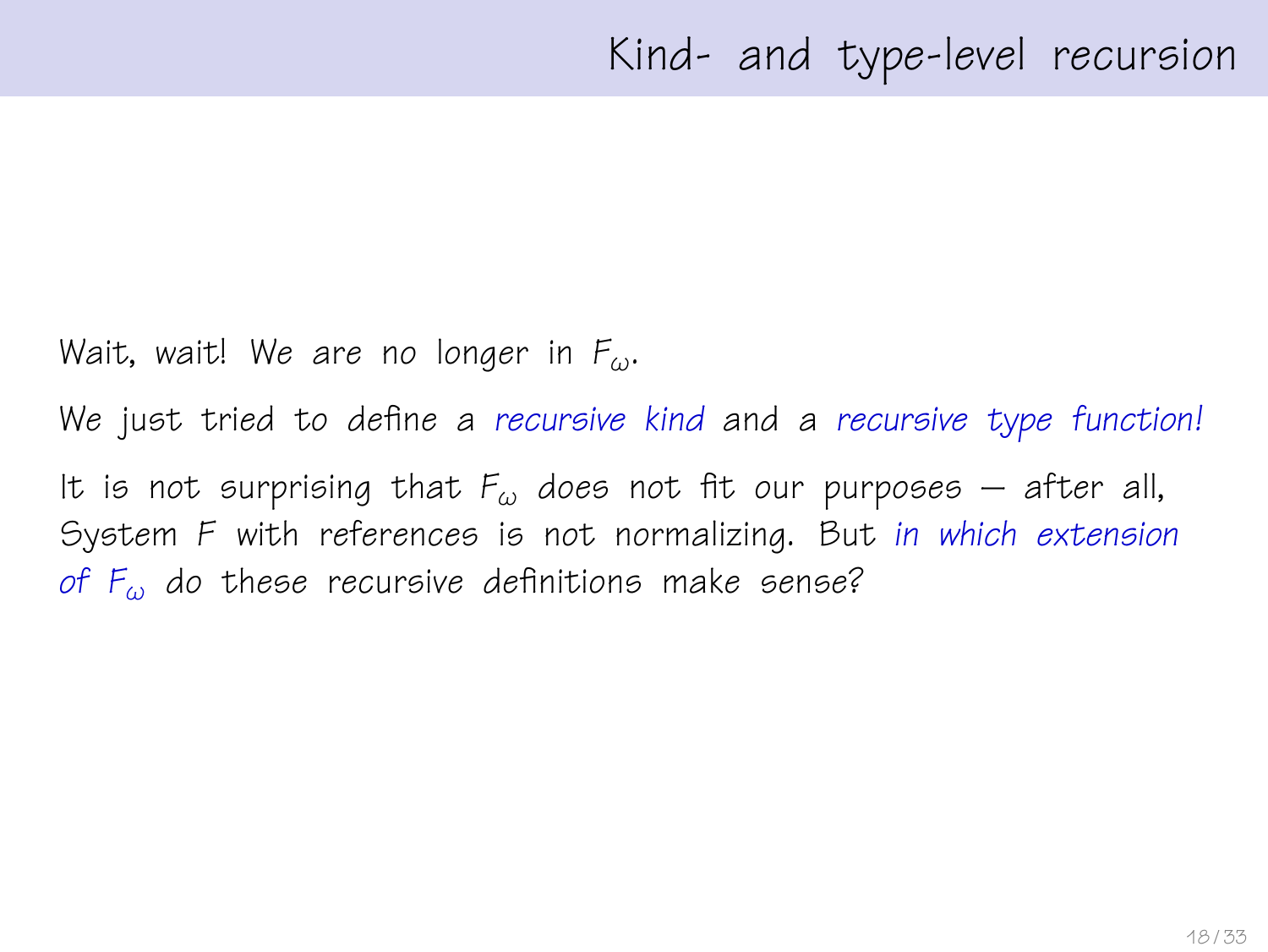$F_{\omega}$  has simple (finite) kinds, so that types are strongly normalizing. Extending it with arbitrary recursive kinds would lead to a calculus where types can diverge and type equality is undecidable.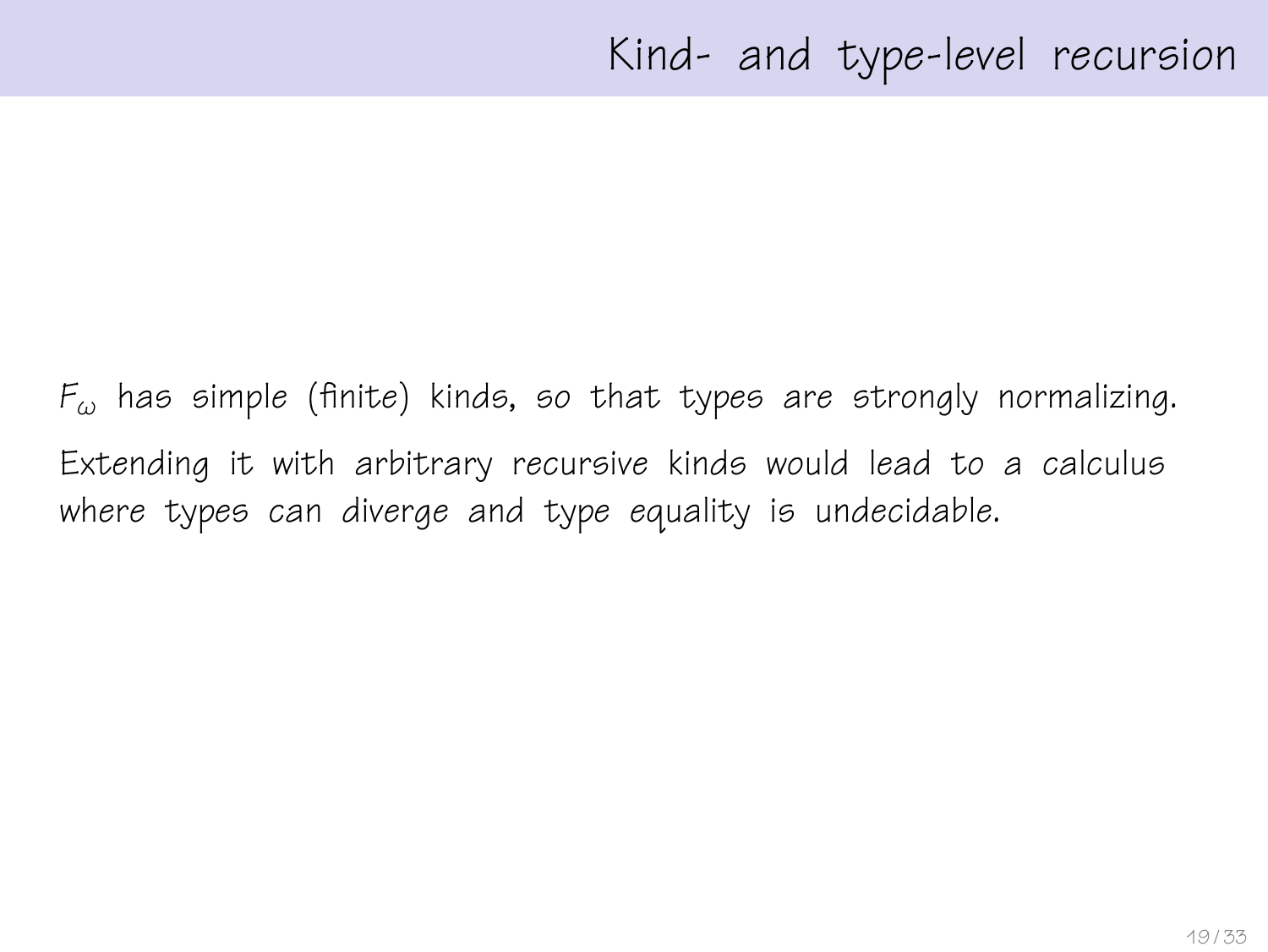Fortunately,

- we don't need arbitrary non-terminating type-level computations, only productive computations;
- we can use an off-the-shelf system, known as Nakano's system [\[2000\]](#page-32-1), for determining which computations are productive.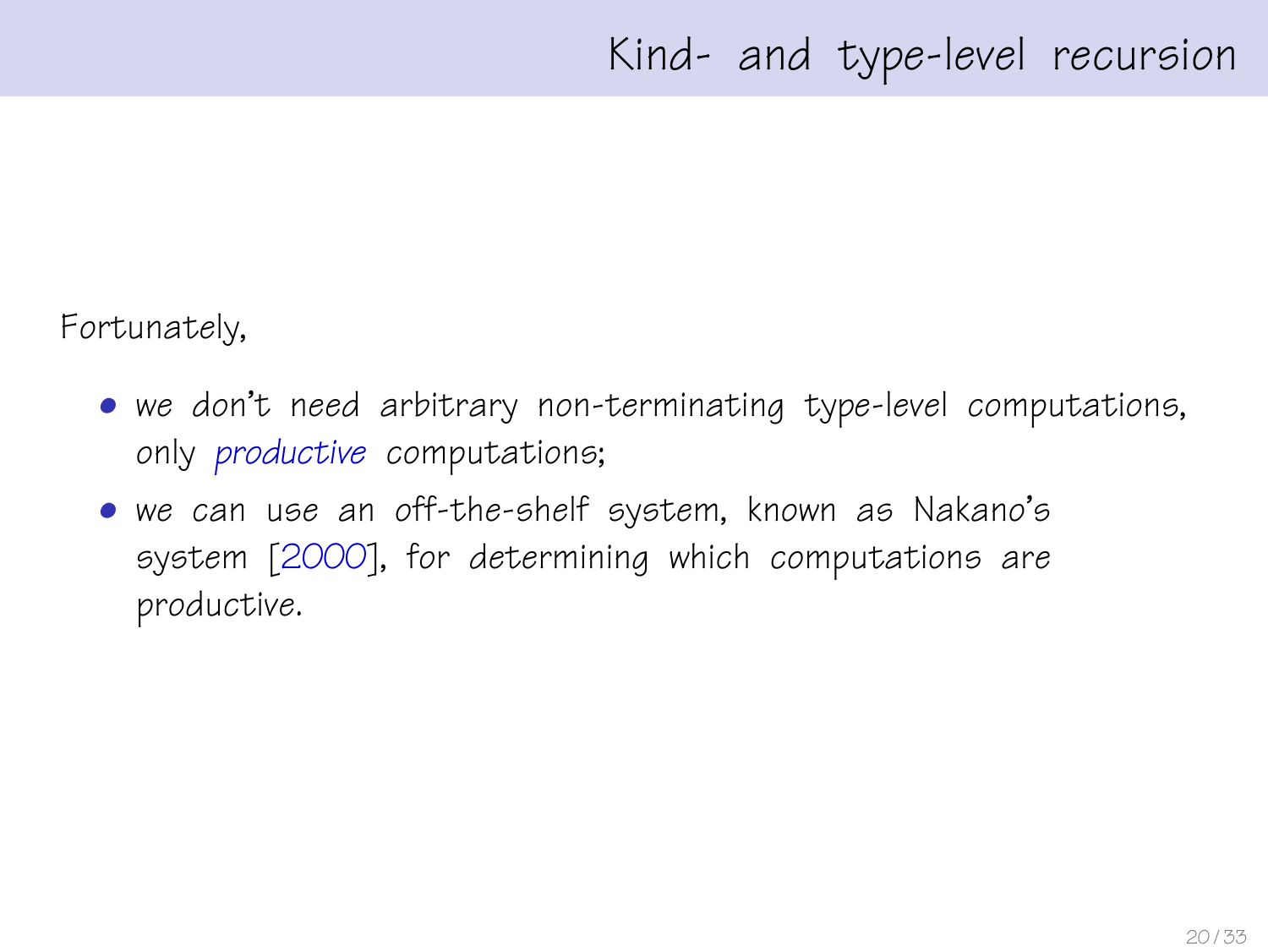I take Fork ( $F_{\omega}$  with Recursive Kinds) to be a version of  $F_{\omega}$  where Nakano's system replaces the simply-typed λ-calculus at the kind level.

Thus, Nakano's types and terms become my kinds and types.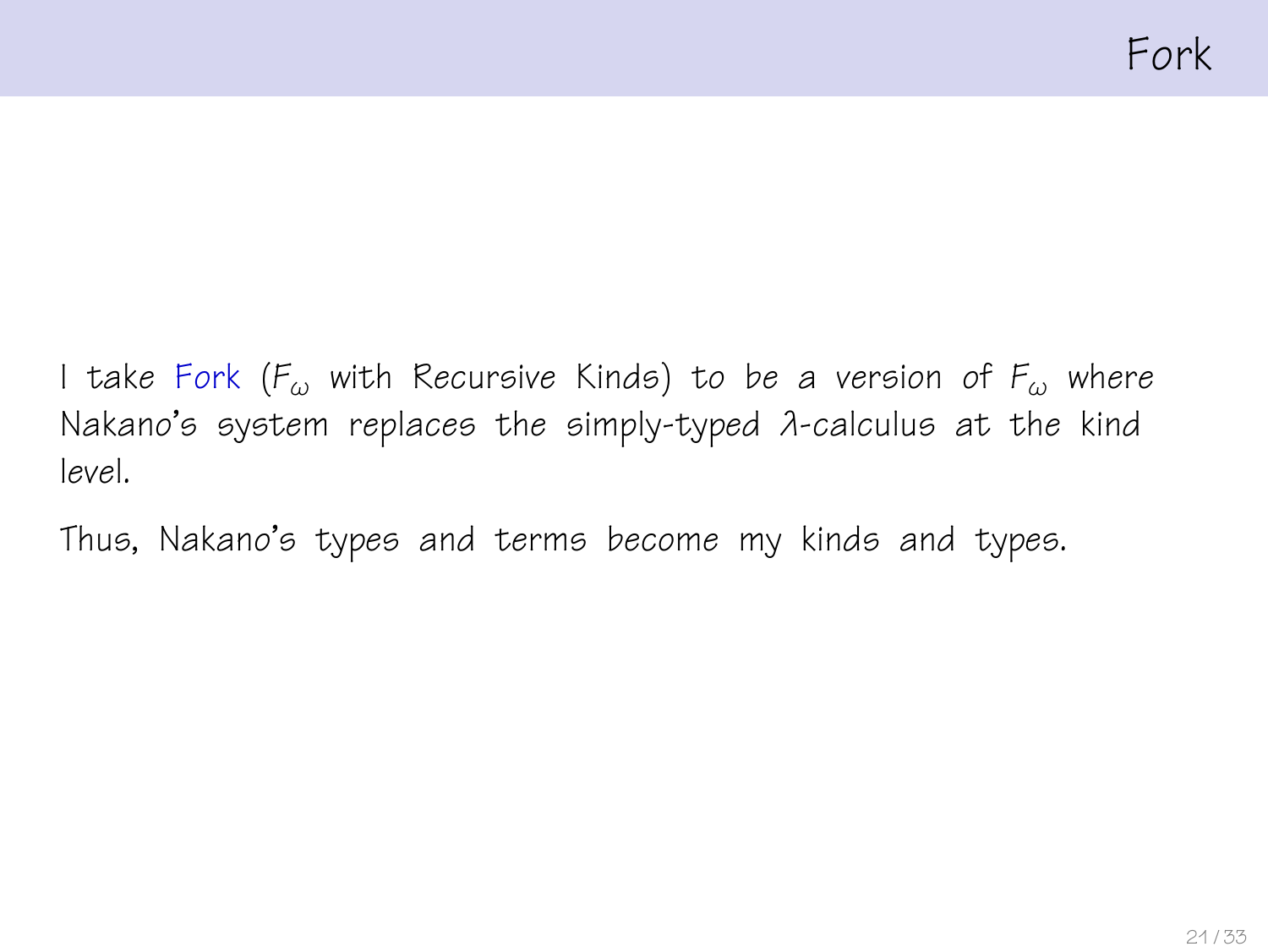## Nakano's system

Kinds are co-inductively defined by:

$$
\kappa ::= \star \mid \kappa \longrightarrow \kappa \mid \bullet \kappa
$$

with the proviso that every infinite path must infinitely often enter a "later" (•) constructor.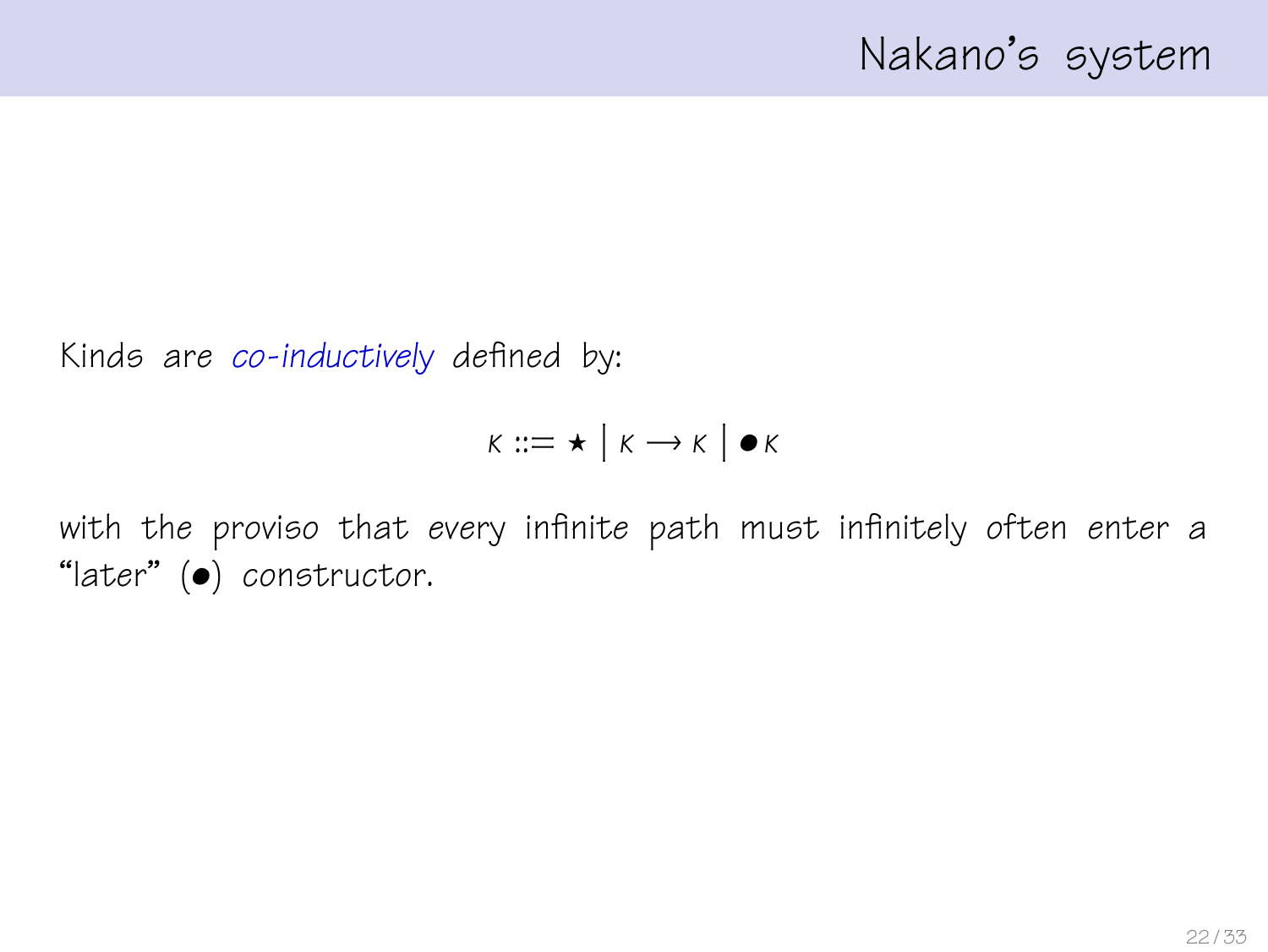As per Nakano's papers, subkinding is a pre-order and additionally validates the following laws:

$$
\frac{\kappa'_1 \le \kappa_1 \qquad \kappa_2 \le \kappa'_2}{\kappa_1 \to \kappa_2 \le \kappa'_1 \to \kappa'_2} \qquad \frac{\kappa \le \kappa'}{\bullet \kappa \le \bullet \kappa'} \qquad \kappa \le \bullet \kappa \qquad \bullet (\kappa_1 \to \kappa_2) \lesseqgtr \bullet \kappa_1 \to \bullet \kappa_2
$$

All of the magic lies in here. Types are ordinary  $\lambda$ -terms, as in  $F_{\omega}$ , and the kind assignment rules are standard.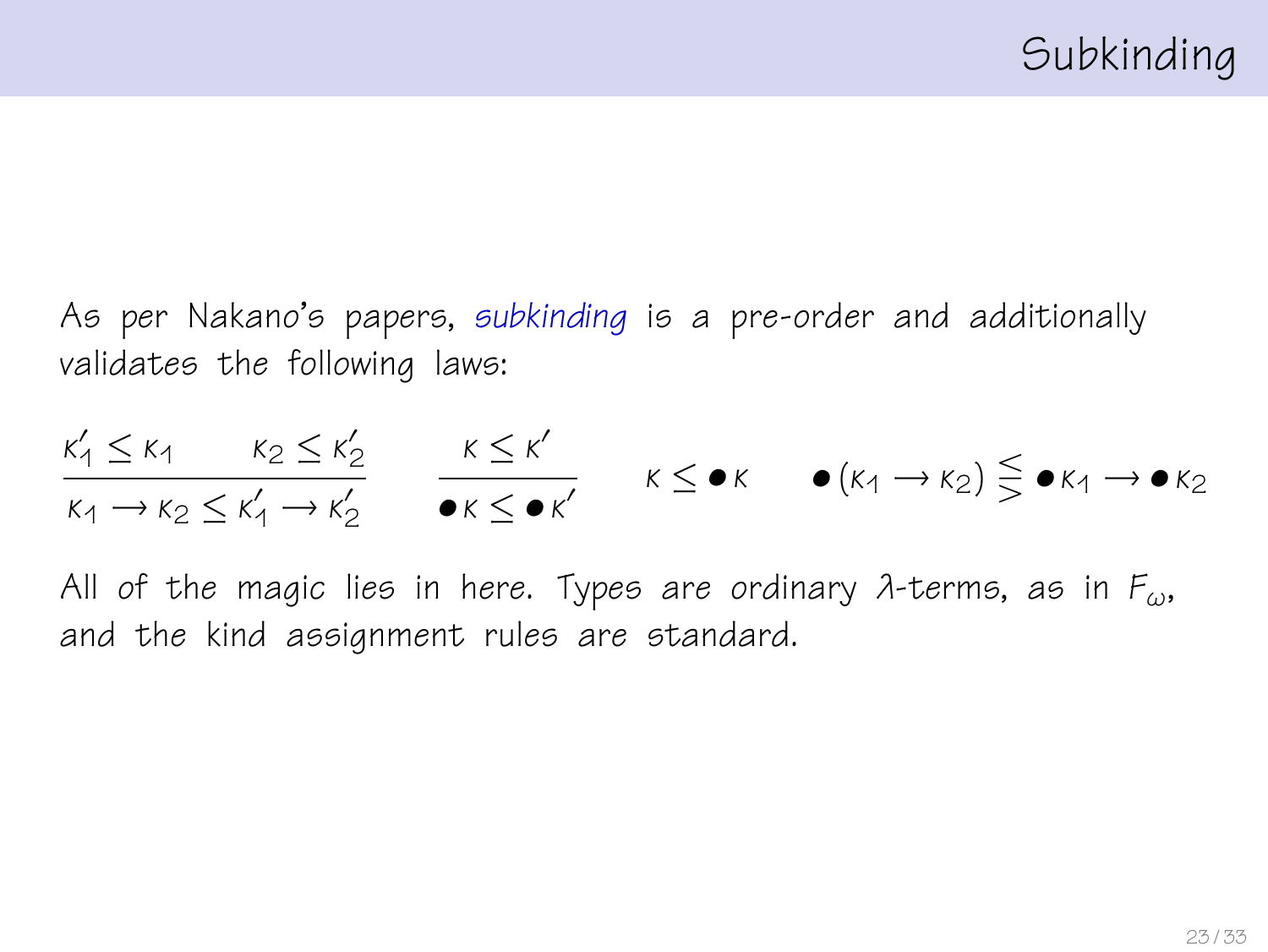Nakano's system allows deriving  $\vdash Y : (\bullet \kappa \rightarrow \kappa) \rightarrow \kappa$ . That is, only contractive functions have fixed points.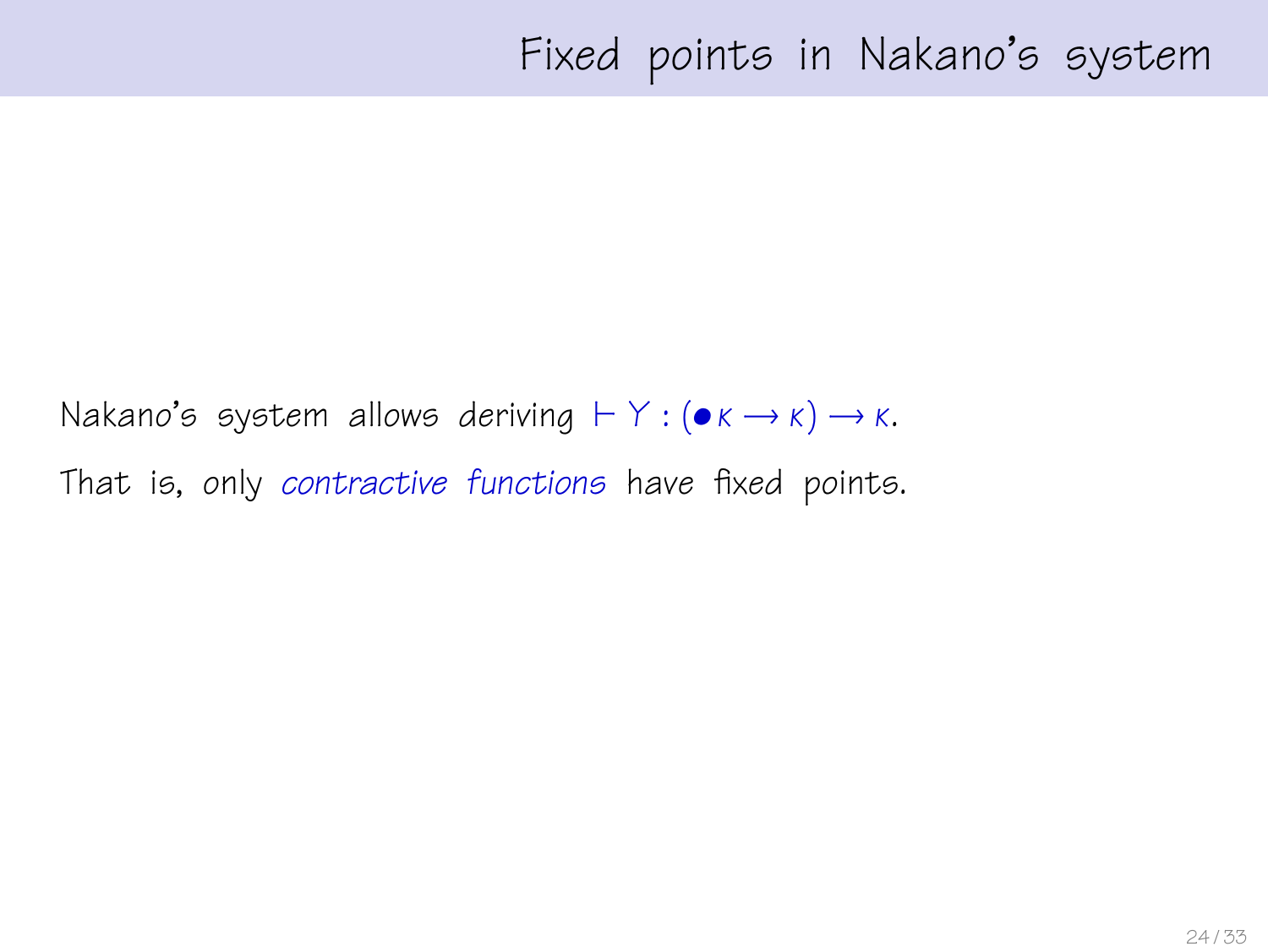Every well-kinded type admits a head normal form, hence (by repeated application of this result) admits a maximal Böhm tree.

In other words, types are productive.

As a result, type equality is semi-decidable.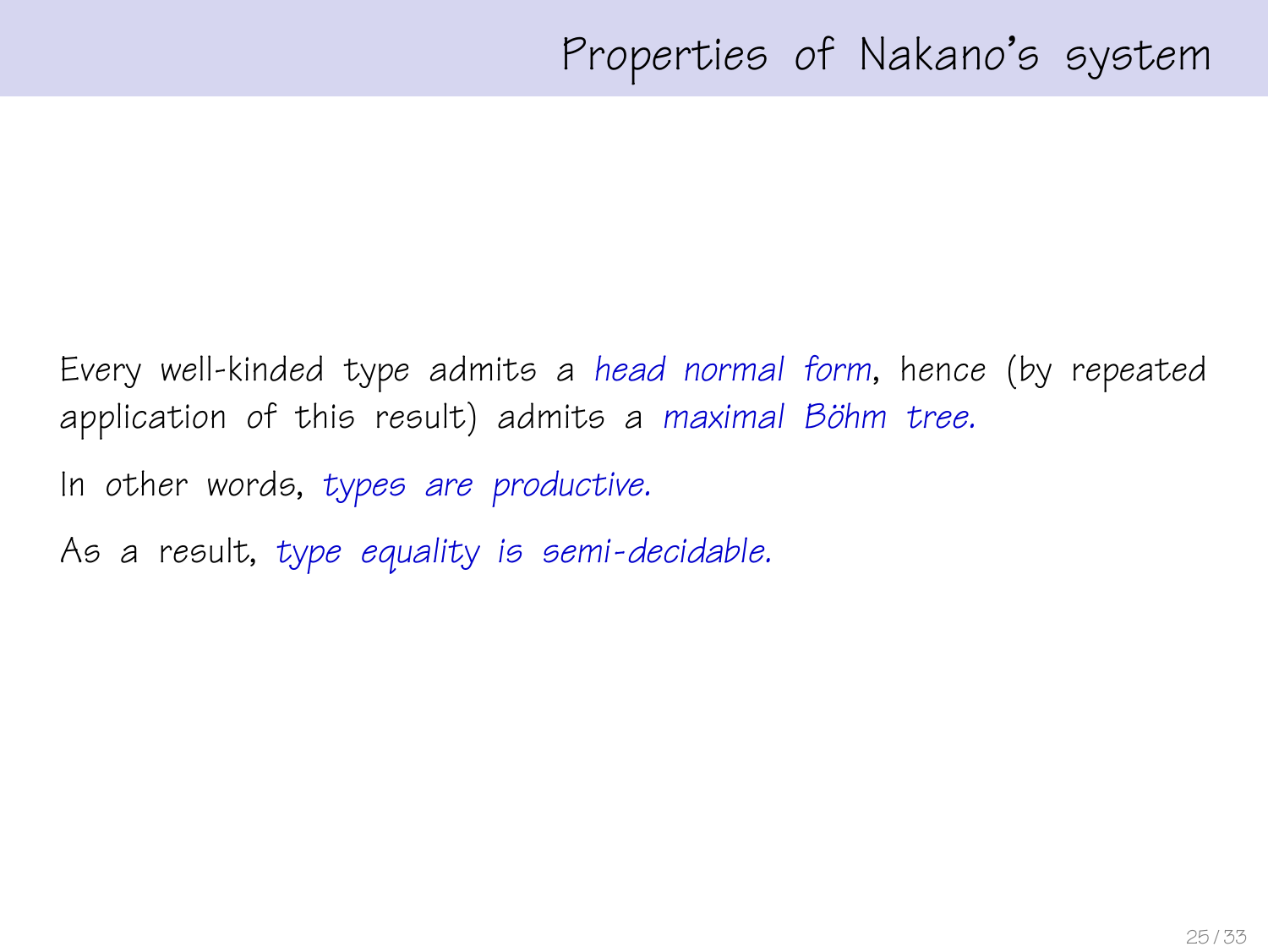My earlier definition of worlds is illegal in Fork, but can be fixed:

kind world = later world  $\rightarrow$  fragment

There is an obvious connection between "later" and the  $\frac{1}{2}$  factor used in metric space approaches.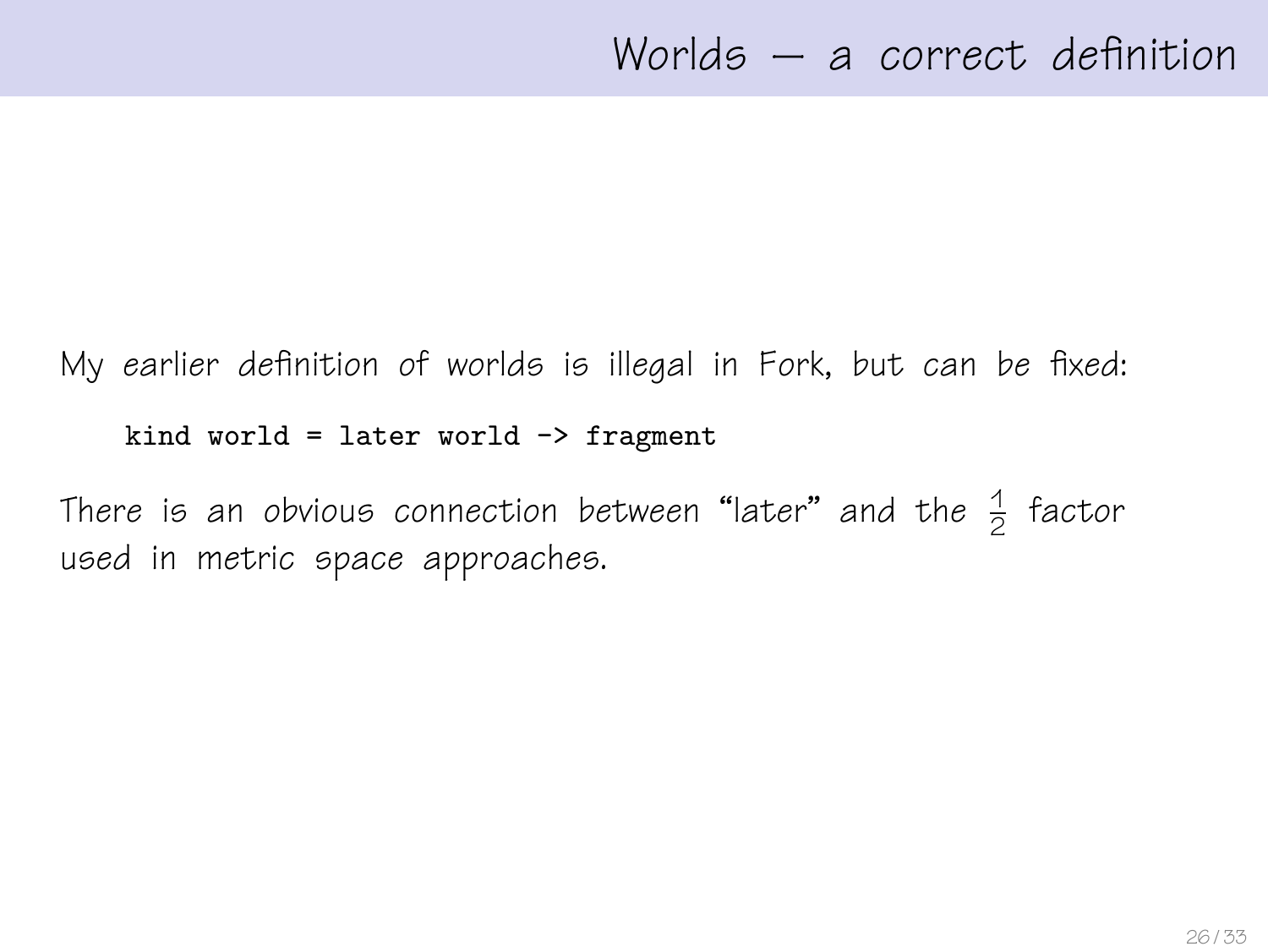The definition of world composition is well-kinded because the recursive occurrence of o is used at kind later (world -> world -> world):

type  $o: world \rightarrow world \rightarrow world =$ \w1 w2 x. w1 (w2 'o' x) '@' w2 x

Associativity of composition, a type equality fact, is automatically proved by the semi-algorithm in the Fork type-checker:

```
lemma compose_associative:
 forall w1 w2 w3.
 (w1 'o' w2) 'o' w3 = w1 'o' (w2 'o' w3)
```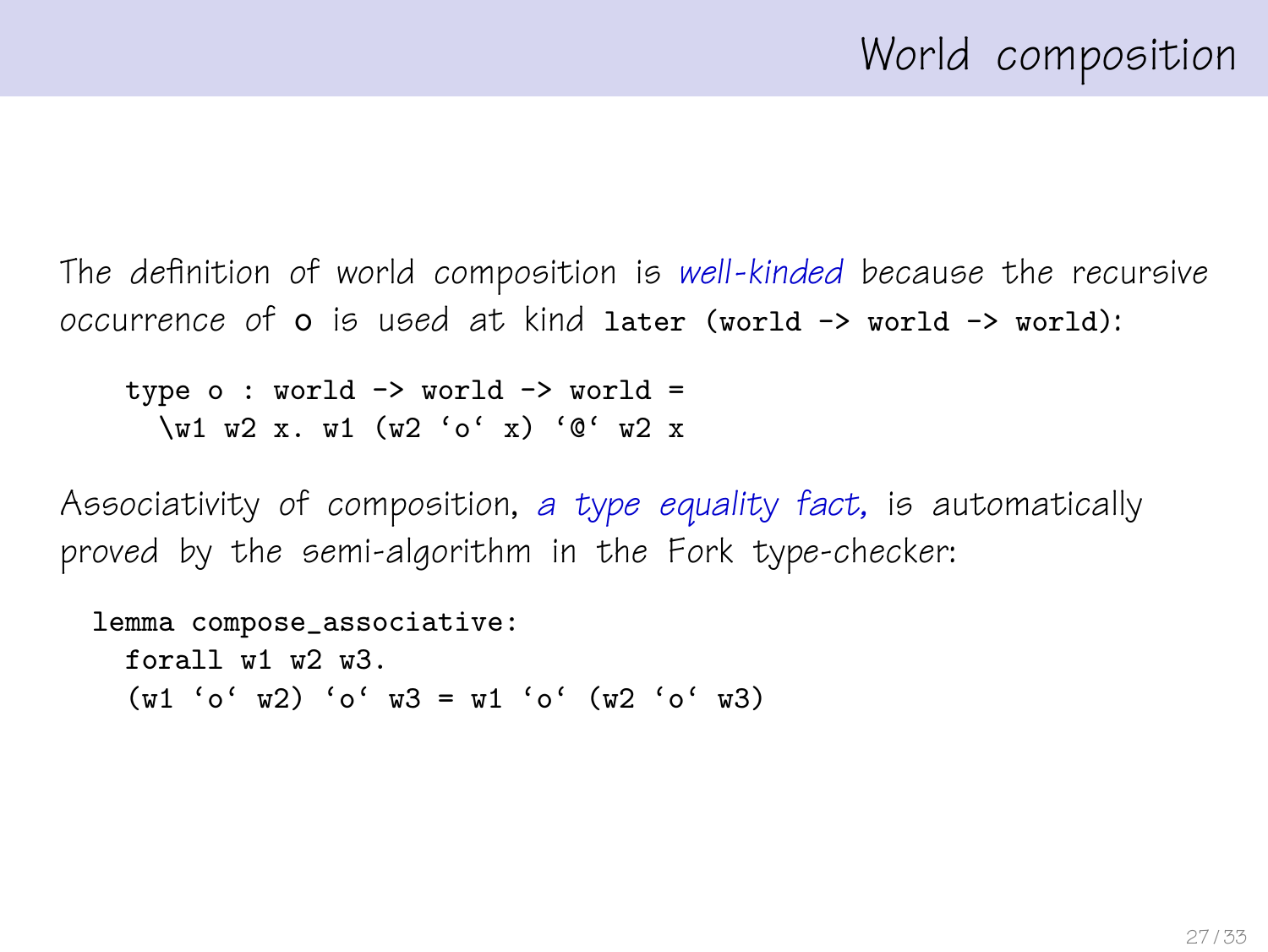Quantification over future worlds is expressed directly in terms of composition, so bounded quantification is not required.

For instance, a value that has type a not only in world x, but also in every possible future world, is denoted by the type box a x, where:

```
type box : stype \rightarrow stype =
 \a. \ x.forall y. a (x 'o' y)
```
Associativity of composition is required for this to work smoothly.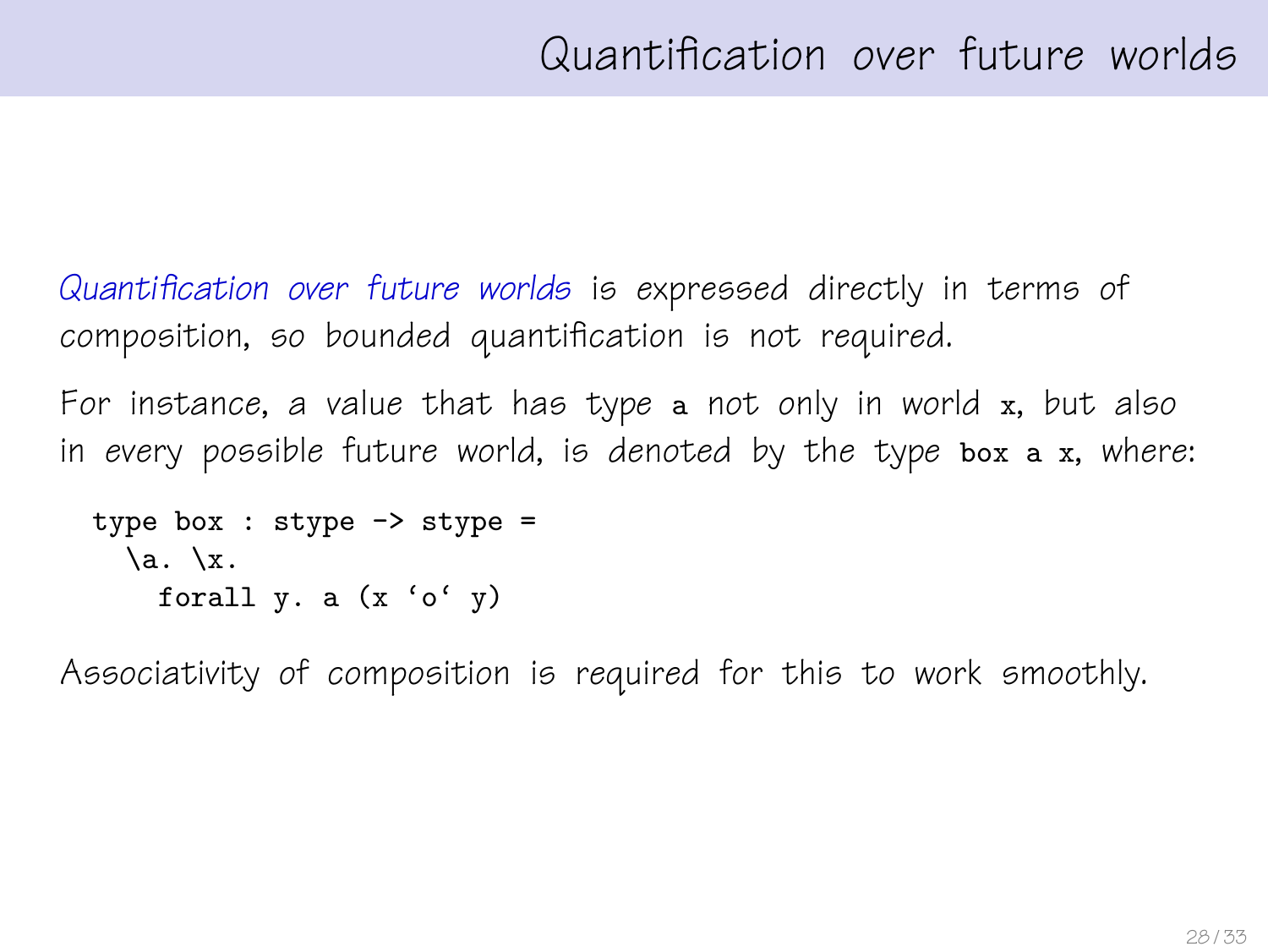One can continue in this way and produce about 800 lines of kind/type/term definitions, lemmas, and comments, culminating in the definitions of the terms that correspond to return, bind, new, read, and write.

They are checked by the Fork type-checker in 0.1 seconds.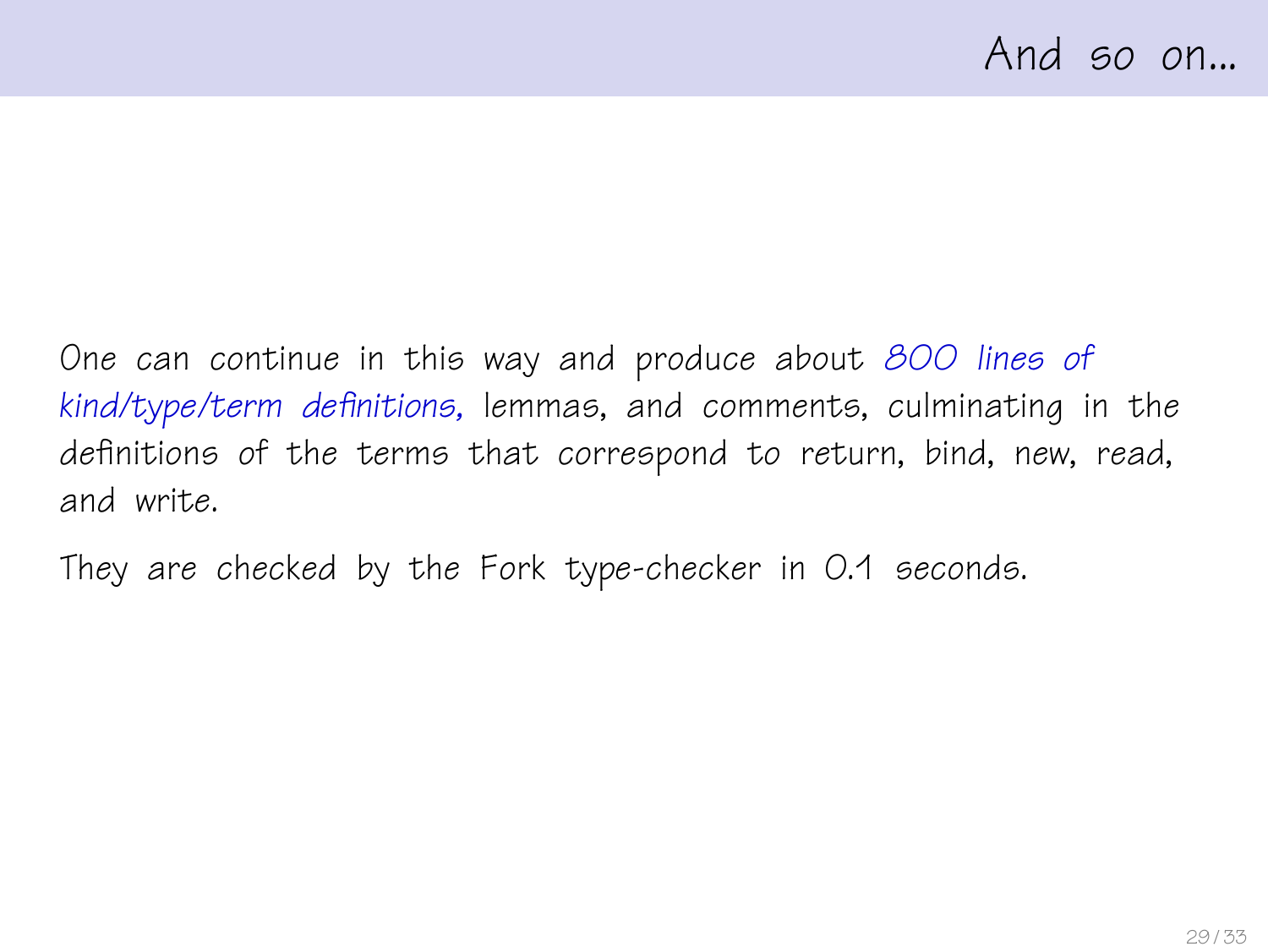### <span id="page-29-0"></span>Contents

- [Introduction](#page-1-0)
- **•** [Technical elements](#page-11-0)
- **•** [Conclusion](#page-29-0)
- **•** [Bibliography](#page-31-0)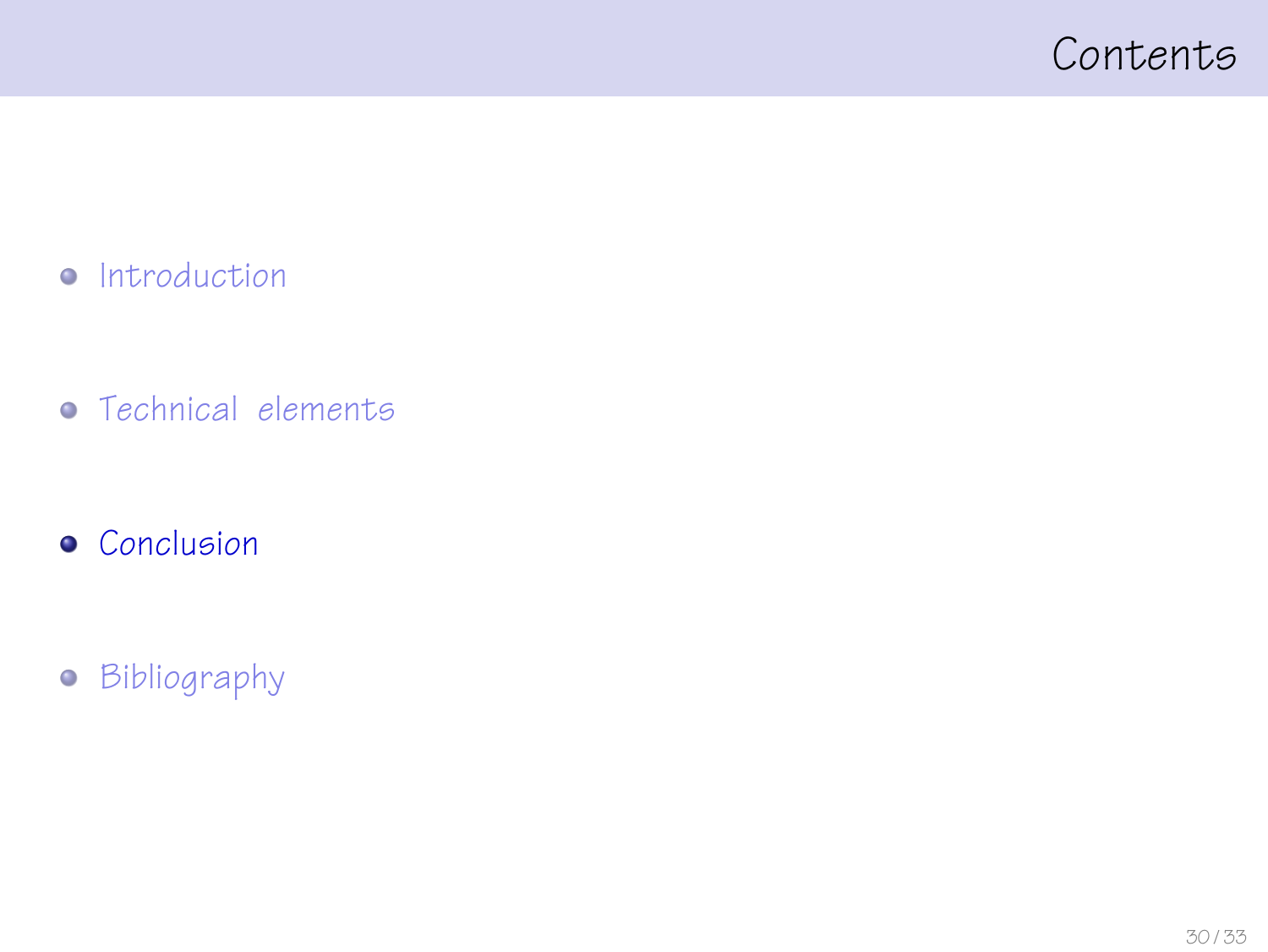General references can be translated down into pure λ-calculus in a type-preserving manner.

Although the encoding is somewhat complex, the target calculus is "just about as simple" as one might hope, and quite expressive.

One take-home idea?

Recursive types in Fork are not just inert infinite syntax – they are possibly non-terminating processes that produce type structure as they go.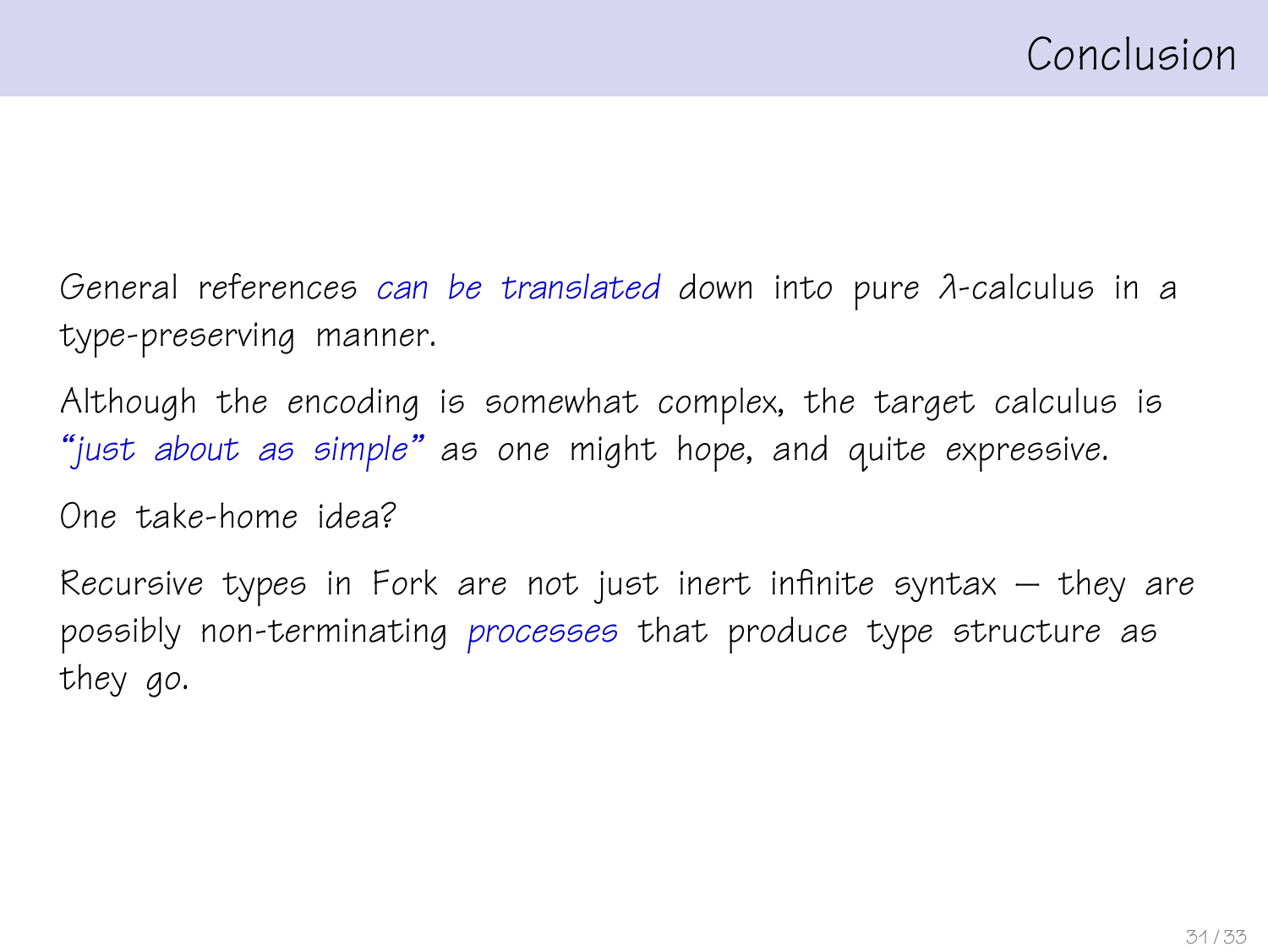### <span id="page-31-0"></span>Contents

- [Introduction](#page-1-0)
- **•** [Technical elements](#page-11-0)
- **•** [Conclusion](#page-29-0)
- **•** [Bibliography](#page-31-0)